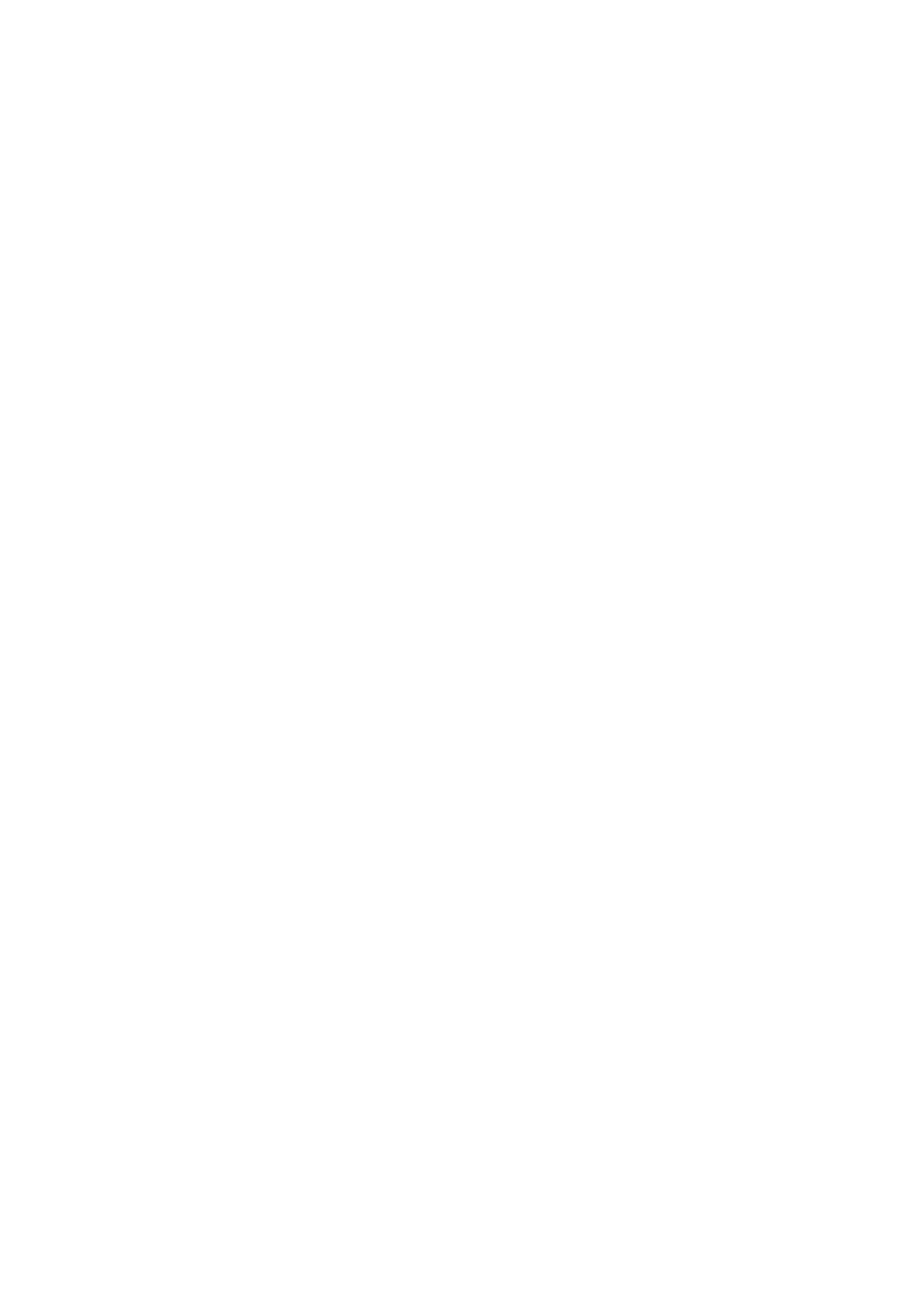# **Acknowledgements**

The author acknowledges her honours supervisor, Dr Robyn North, for her knowledge, support and guidance in undertaking this research.

The author also acknowledges the following:

- The StreetCare Homeless Consumer Advisory Committee of the Public Interest Advocacy Centre, for their advice and assistance in the direction of this research.
- Julia Partington, youth worker, who encouraged the author to share her experiences of homelessness in order to assist others.
- Louis Schetzer, PIAC's HPLS Senior Policy Officer, for assistance in editing and adapting the author's thesis for publication by PIAC.

# **About the Author**

Melissa Wolfshoerndl is a member of the PIAC Homeless Consumer Advisory Committee, StreetCare, having joined StreetCare in 2014. After experiencing homelessness as a young person, she used her experiences as an active volunteer with a number of youth organisations in Western Sydney and as a member of the NSW Youth Advisory Council from 2012-2013. She recently successfully completed her Bachelor of Social Work with Honours at Western Sydney University.

### **Status of this Report**

This report is an adapted version of a thesis produced by the author for her Honours degree in Social Work with the Western Sydney University. The author and her supervisor were responsible for the research methodology design and implementation. The views expressed in the report are those of the author based on her research.

The content of this report reflects the initiatives and insight of the author in conducting high standard qualitative research for her Honours degree thesis. PIAC's role in preparing this report has been for the HPLS Senior Policy Officer to assist the author in reviewing the original thesis and editing the original text. In undertaking this task, he has been careful to ensure that the author's approach to the research and analysis has been maintained.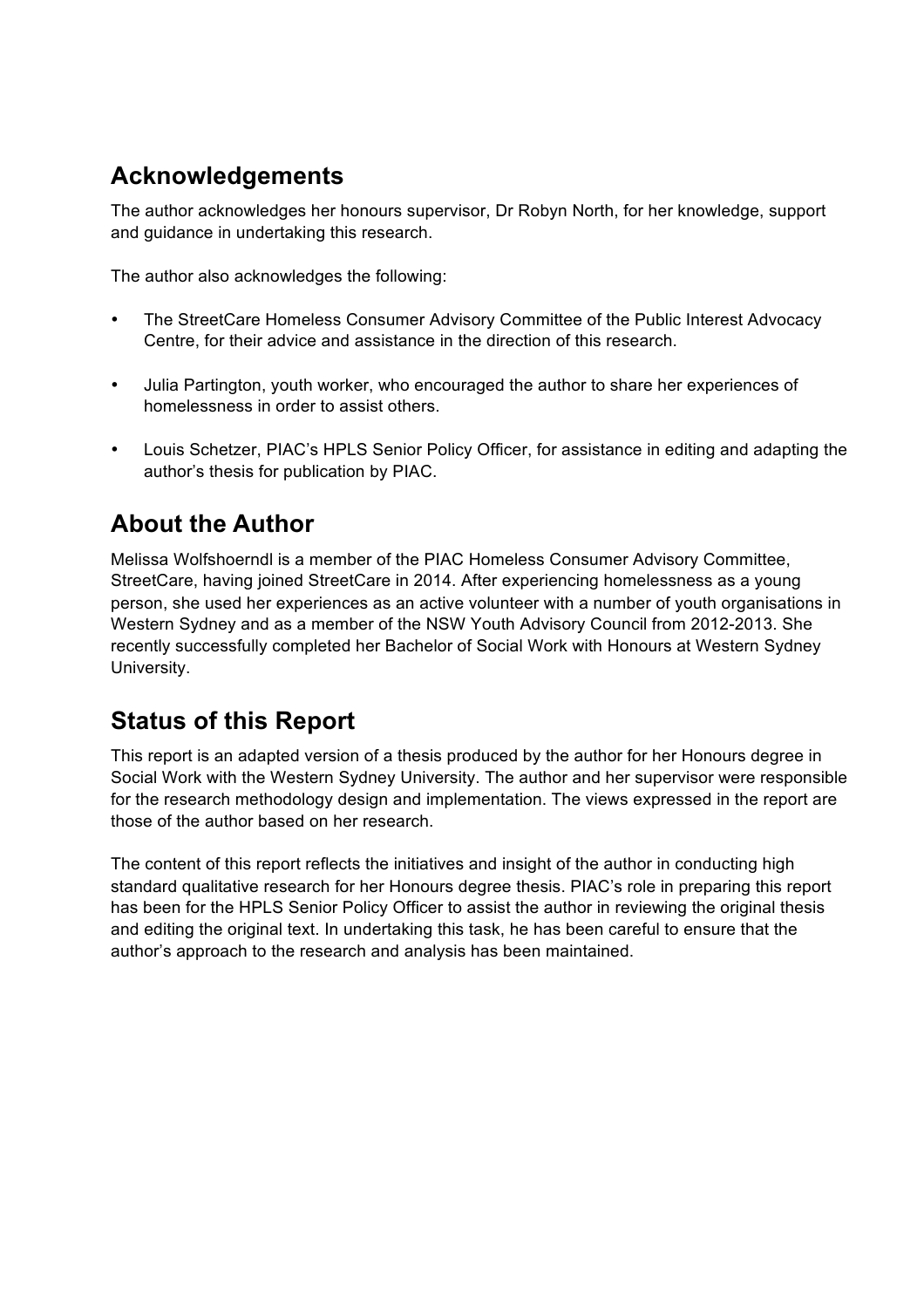2 • Public Interest Advocacy Centre • 'They spit at you with their eyes' - Experiences of homelessness in New South Wales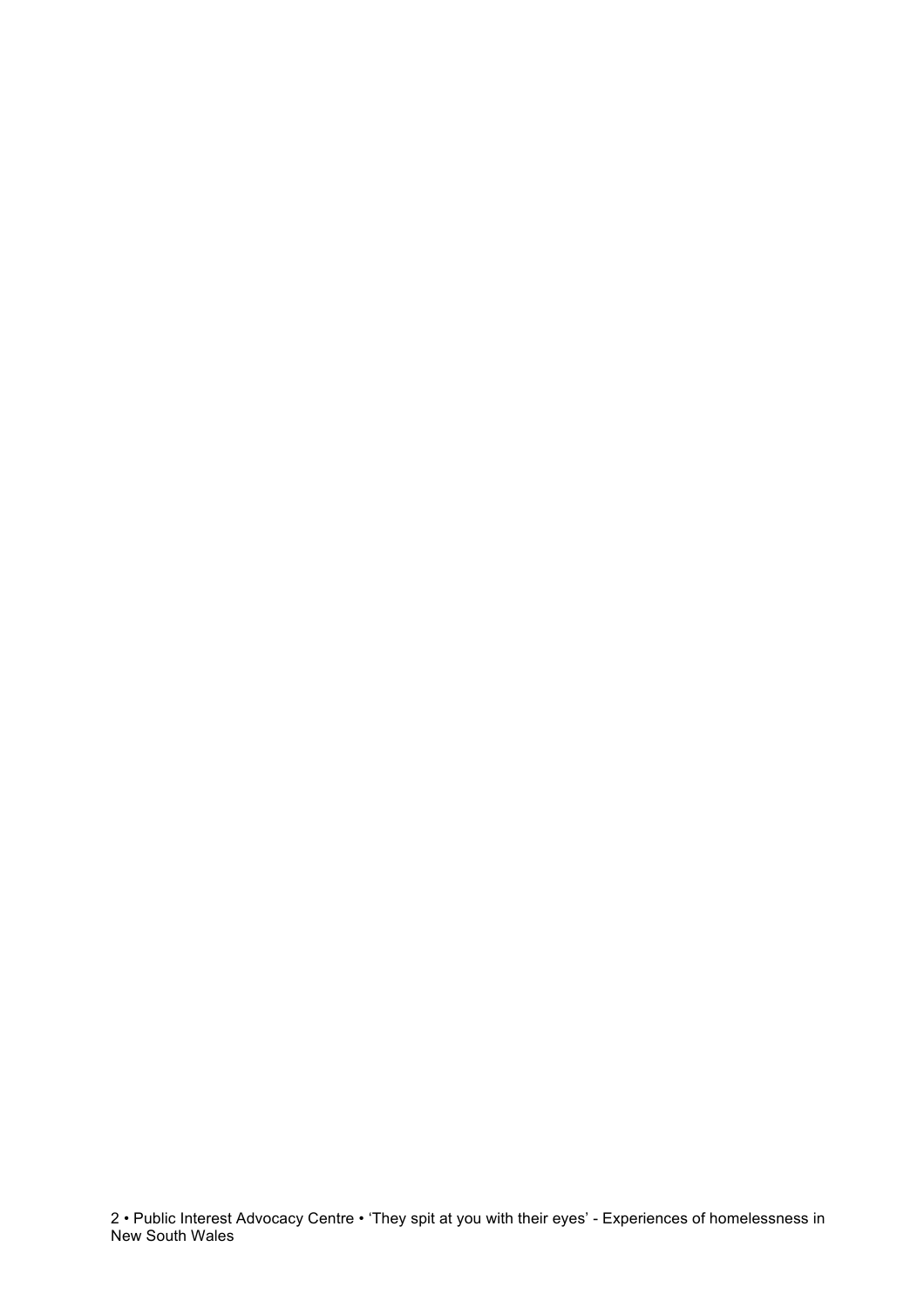# **Contents**

| StreetCare, the HPLS Consumer Advisory Committee  6 |  |
|-----------------------------------------------------|--|
|                                                     |  |
|                                                     |  |
|                                                     |  |
|                                                     |  |
|                                                     |  |
|                                                     |  |
|                                                     |  |
|                                                     |  |
|                                                     |  |
|                                                     |  |
|                                                     |  |
|                                                     |  |
| At fault                                            |  |
|                                                     |  |
|                                                     |  |
|                                                     |  |
|                                                     |  |
|                                                     |  |
|                                                     |  |
|                                                     |  |
|                                                     |  |
|                                                     |  |
|                                                     |  |
|                                                     |  |
|                                                     |  |
|                                                     |  |
| Normality                                           |  |
|                                                     |  |
|                                                     |  |
|                                                     |  |
|                                                     |  |
|                                                     |  |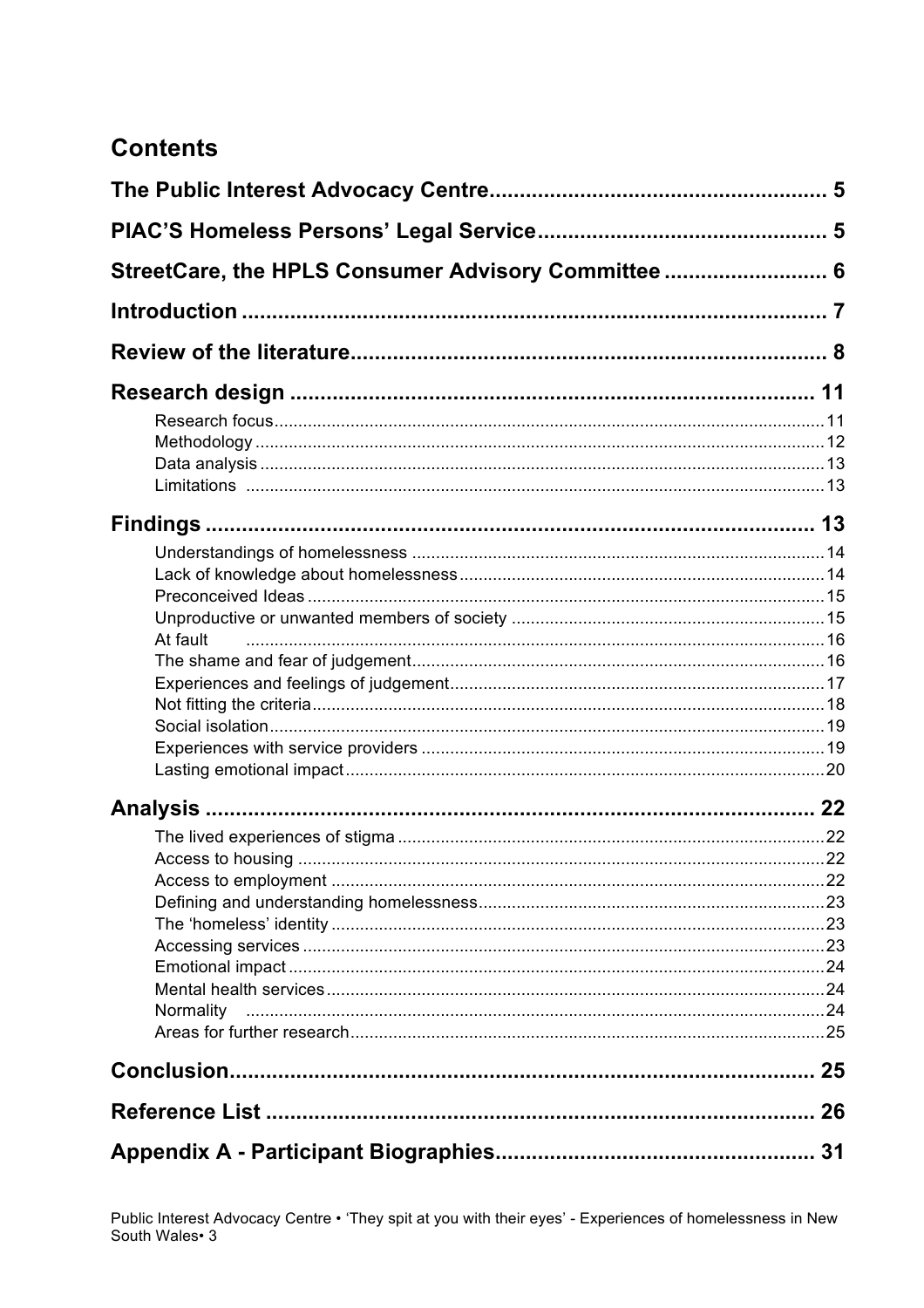4 • Public Interest Advocacy Centre • 'They spit at you with their eyes' - Experiences of homelessness in New South Wales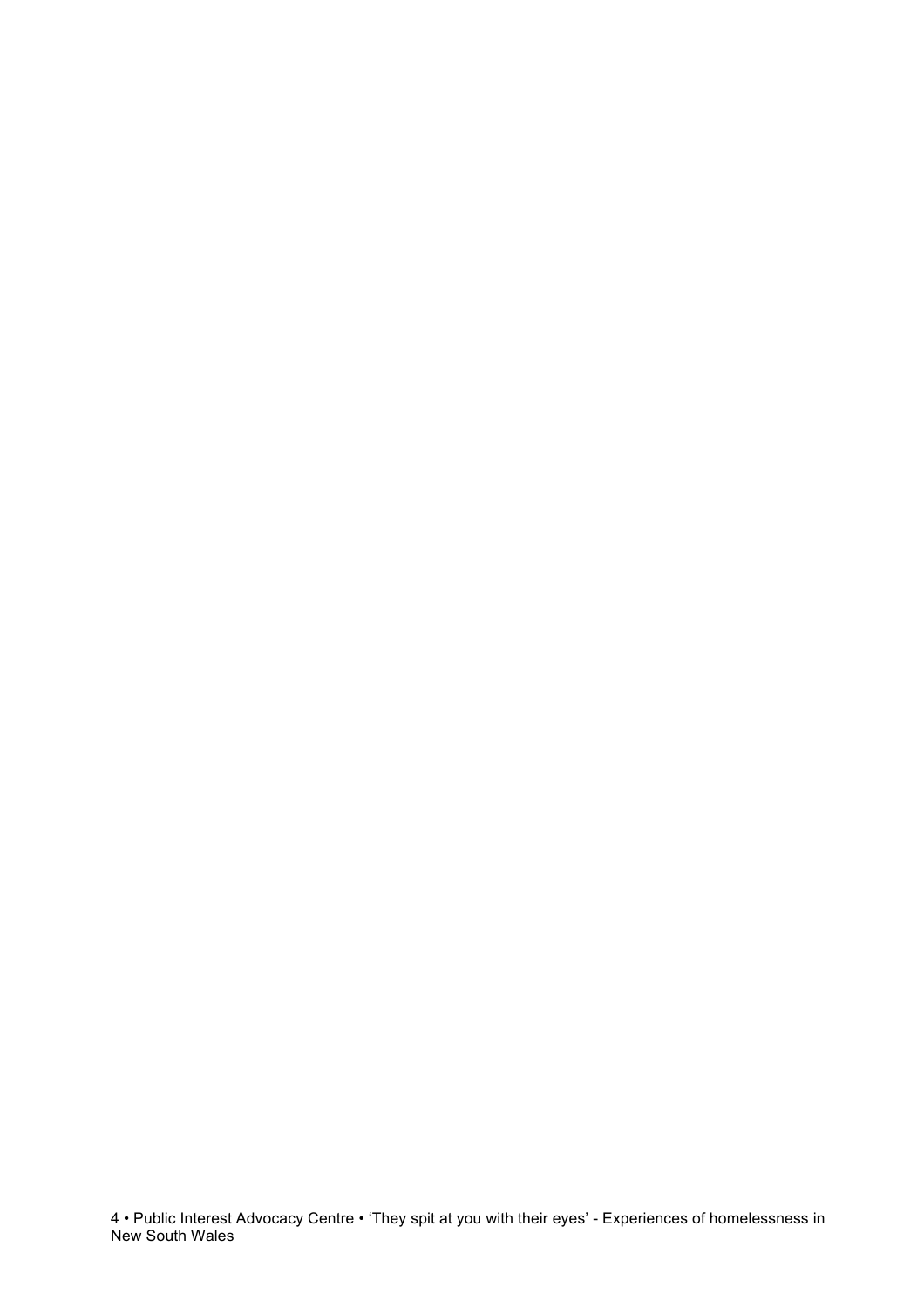# **The Public Interest Advocacy Centre**

The Public Interest Advocacy Centre (PIAC) is an independent, non-profit law and policy organisation that works for a fair, just and democratic society, empowering citizens, consumers and communities by taking strategic action on public interest issues.

PIAC identifies public interest issues and, where possible and appropriate, works co-operatively with other organisations to advocate for individuals and groups affected. PIAC seeks to:

- expose and redress unjust or unsafe practices, deficient laws or policies;
- promote accountable, transparent and responsive government;
- encourage, influence and inform public debate on issues affecting legal and democratic rights;
- promote the development of law that reflects the public interest;
- develop and assist community organisations with a public interest focus to pursue the interests of the communities they represent;
- develop models to respond to unmet legal need; and
- maintain an effective and sustainable organisation.

Established in July 1982 as an initiative of the (then) Law Foundation of New South Wales, with support from the NSW Legal Aid Commission, PIAC was the first, and remains the only broadly based public interest legal centre in Australia. Financial support for PIAC comes primarily from the NSW Public Purpose Fund and the Commonwealth and State Community Legal Services Program. PIAC also receives funding from NSW Trade and Investment for its work on energy and water, and from Allens for its Indigenous Justice Program. PIAC also generates income from project and case grants, seminars, consultancy fees, donations and recovery of costs in legal actions.

### **PIAC'S Homeless Persons' Legal Service**

Since it commenced in 2004, the Homeless Persons' Legal Service (HPLS) has provided legal assistance to more than 5,400 people who are homeless or at risk of homelessness, on over 10,000 occasions. In 2015 alone, HPLS helped over 700 people with a range of civil and criminal law matters. Of these, 22 per cent displayed some form of mental illness or self-identified as having a mental illness.

HPLS provides free legal advice through the 14 legal advice clinics it operates throughout metropolitan Sydney, outer western Sydney and the Hunter, which are based at homelessness services and welfare agencies.

In 2008 HPLS commenced a criminal law advocacy project, involving the employment of specialist criminal law advocate solicitor to provide legal representation for homeless people charged with criminal offences.

Since commencing in 2008, the HPLS Solicitor Advocate has provided court representation to 543 individual clients in 846 matters. From January 2010 to June 2015, the HPLS Solicitor Advocate provided court representation to 406 individual clients facing criminal charges. Of these, 47 per cent disclosed that they had a mental illness.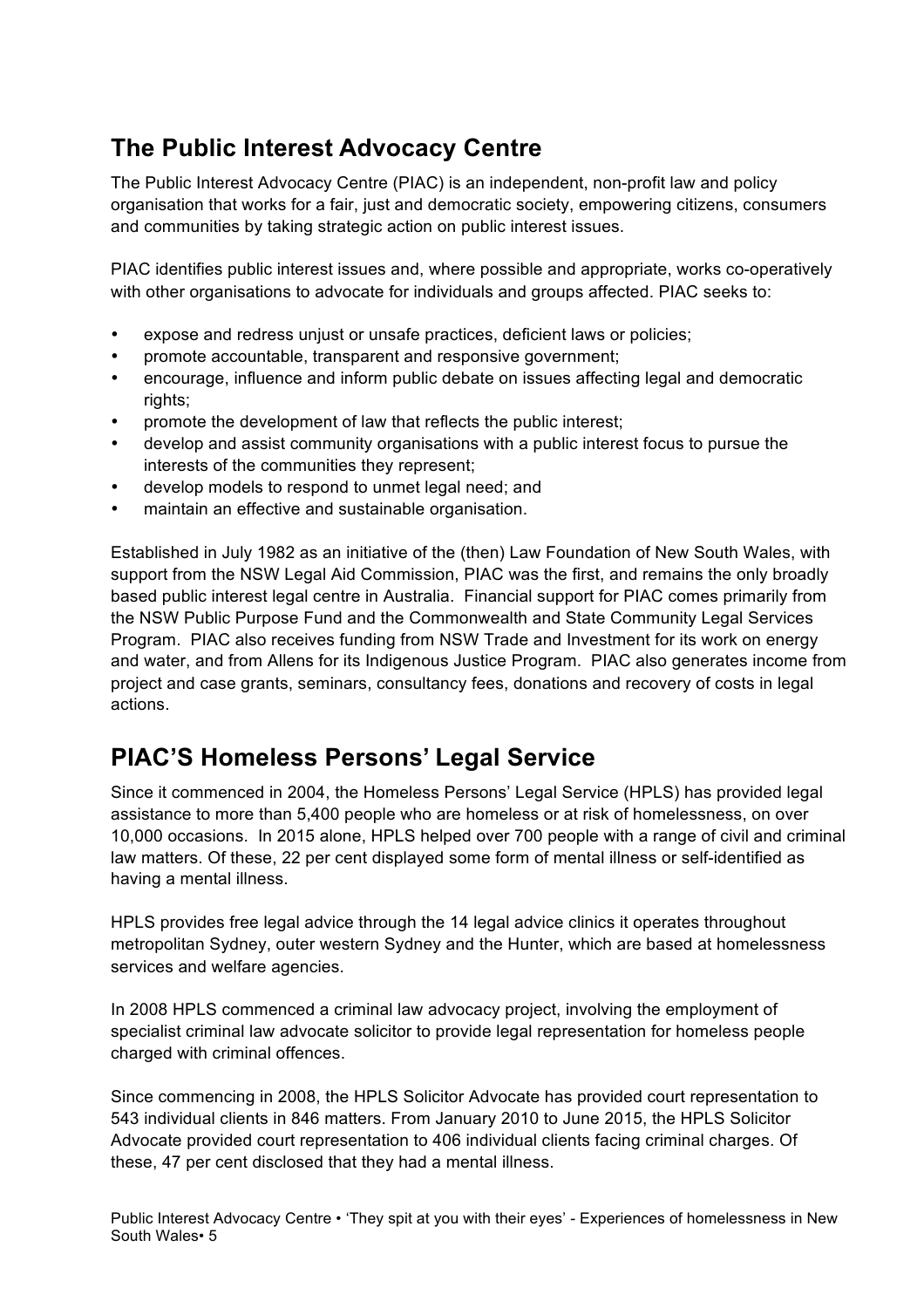## **StreetCare, the HPLS Consumer Advisory Committee**

In 2009 PIAC established its homeless consumer advisory committee, StreetCare. PIAC believes that the active involvement of people who have experienced homelessness leads to the development of more effective public policy in response to issues facing homeless people. In addition, this involvement empowers consumers, and is a practical recognition of their right to take part in the conduct of public affairs, as enshrined in Article 25 of the International Covenant on Civil and Political Rights (ICCPR).

StreetCare is made up of ten people who reflect the diversity of homelessness in NSW, and includes men, women, transgender people, young people, Aboriginal people, and representatives from inner Sydney, outer suburbs and rural and regional areas.

StreetCare enables PIAC to obtain direct input from homeless people into its policy advocacy. StreetCare also provides a mechanism for PIAC to engage actively with other people who are homeless or at risk of homelessness, to facilitate their input into public policy and law reform initiatives.

Over the last six years StreetCare members have been involved in government policy advisory committees, giving advice to the highest levels of the NSW Government on issues such as the reform of specialist homelessness services in NSW, the revised Protocol for Homeless People in Public Places, appropriate methods of interaction between law enforcement officials and homeless people, and the lack of transitional support services for people exiting in prison without stable, long-term accommodation supports.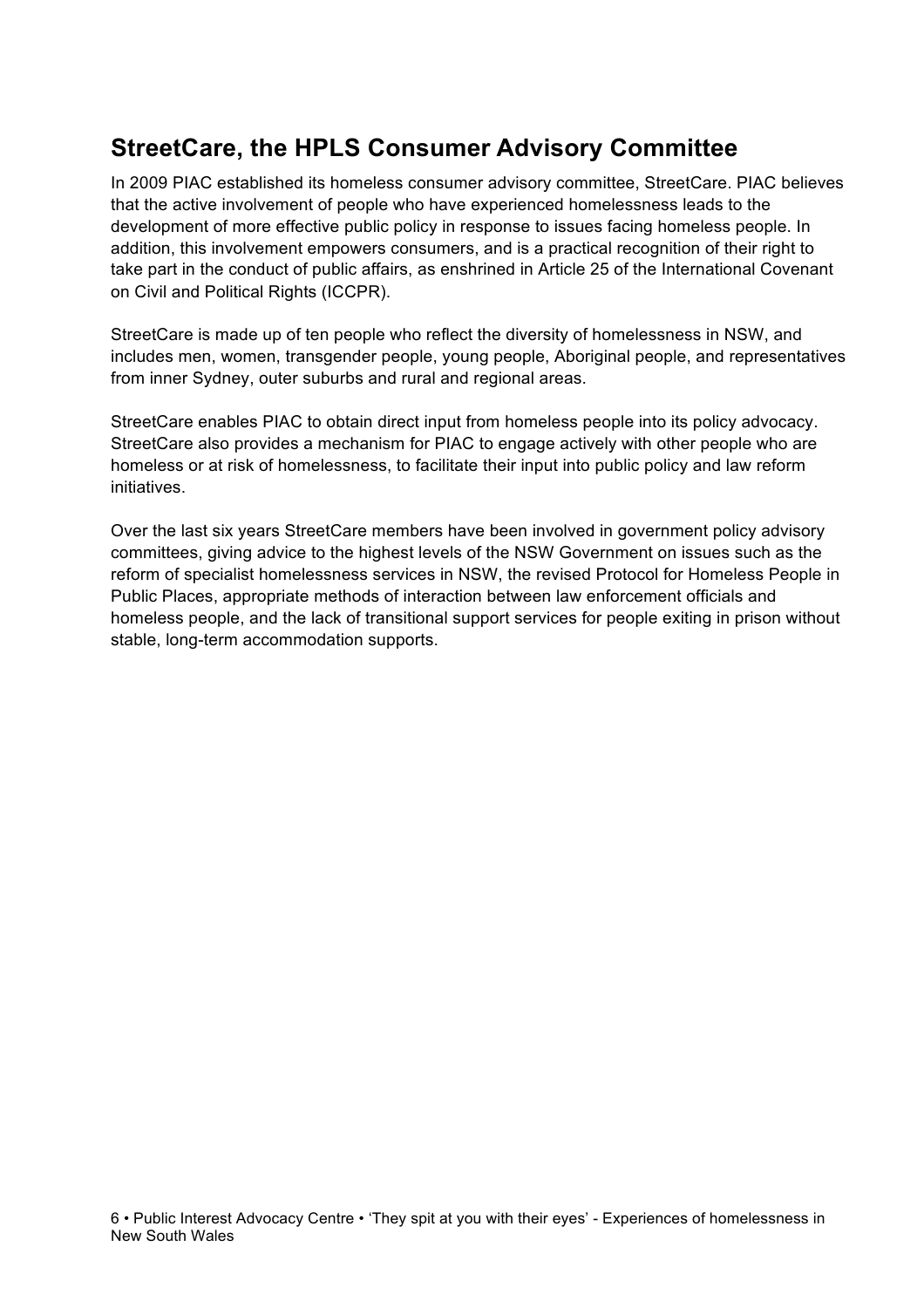# **Introduction**

One in every two hundred Australians is homeless each night.<sup>1</sup> Those experiencing homelessness are subject to marginalisation.<sup>2</sup> which is exacerbated by public perceptions of homelessness.<sup>3</sup> The common beliefs and assumptions of the public regarding homelessness influence how people experiencing homelessness are treated and accepted within the community. However, such perceptions differ vastly from the lived experiences of homelessness.<sup>4</sup>

Whilst there is substantial literature highlighting the society's negative views about homelessness,<sup>5</sup> there is little literature available which explores the impact of this stigma on people who have been homeless.<sup>6</sup> This study has sought to investigate the lived experiences of people who have been homeless in New South Wales, and to understand the extent and impact of negative views and perceptions on people who have experienced homelessness.

This report documents the experiences of people who have previously been homeless, and who continue to experience being marginalised and stigmatised in society. Common societal perceptions of homelessness were shown to significantly contribute to the marginalisation and disadvantage experienced by people who had been homeless. Some of these stigmatising perceptions of homeless people were also identified in some specialist homeless services – the very services established to assist homeless people.

Feelings of shame presented significant barriers for participants pursuing employment or housing opportunities, and also often resulted in them being marginalised or excluded from social networks and support services, as they wanted to maintain secrecy about their experiences of homelessness.

 <sup>1</sup> Australian Bureau of Statistics (ABS) (2011), *Census of population and housing: estimating homelessness,* Australia, cat. No. 2049.0, December, viewed 11 April 2015,<br><http://abs.gov.au/ausstats/abs@.nsf/Latestproducts/2049.0Main%20Features22011>.

<sup>&</sup>lt;http://abs.gov.au/ausstats/abs@.nsf/Latestproducts/2049.0Main%20Features22011>. <sup>2</sup> Kidd, S (2007), 'Youth homelessness and social stigma', *Journal of Youth Adolescence*, vol. 36, no. 3, pp. 291- 299, viewed 3 November 2015, <http://link.springer.com.ezproxy.uws.edu.au/article/10.1007/s10964-006-9100- 3>.<br>
3 Phelan, J, Link, B, Moore, R, and Stueve, A (1997), 'The stigma of homelessness: the impact of the label

<sup>&</sup>quot;homelessness" on attitudes toward poor persons', *American Sociological Association*, vol.60, no. 4, pp. 323- 337.

<sup>4</sup> Phillips, L (2015), 'Homelessness: perception of causes and solutions', *Journal of Poverty*, vol. 19, no. 1, pp. 1-

<sup>19,</sup> viewed 11 September 2015, implementation methods absorber 2016 10.1097.1097.10976.<br>Marks, A (2009), 'Homelessness and identity/difference processes', *Homeless Voices*, vol. 22, no. 7, pp. 21-22, viewed 3 November 2014, <http://search.informit.com.au.ezproxy.uws.edu.au/fullText;dn=654079857880749;res=IELFSC>; Homelessness Australia 2014, 'Perceptions of homelessness', *Homelessness Australia*, viewed 11 November 2014,

<sup>&</sup>lt;http://www.homelessnessaustralia.org.au/images/publications/policy/Perceptions\_of\_homelessness\_2014.pdf >; Belcher, J and DeForge, B (2012), 'Social stigma and homelessness: the limits of social change', *Journal of Human Behaviour in the Social Environment*, vol. 22, no. 8, pp. 929-946, viewed 24 July 2015, <http://web.b.ebscohost.com.ezproxy.uws.edu.au/ehost/pdfviewer/pdfviewer?sid=3758108f-011e-4ebd-bfde-

<sup>215331</sup>fd06ef%40sessionmgr113&vid=1&hid=124>.<br><sup>6</sup> Zufferey, C, and Kerr, L (2004), 'Identity and everyday experiences of homelessness: some implications for social work', *Australian Social Work*, vol. 57, no. 4, pp. 343-353, viewed 16 July 2015, <http://www-tandfonlinecom.ezproxy.uws.edu.au/doi/abs/10.1111/j.0312-407X.2004.00164.x#.VjCbCWQrIy4>.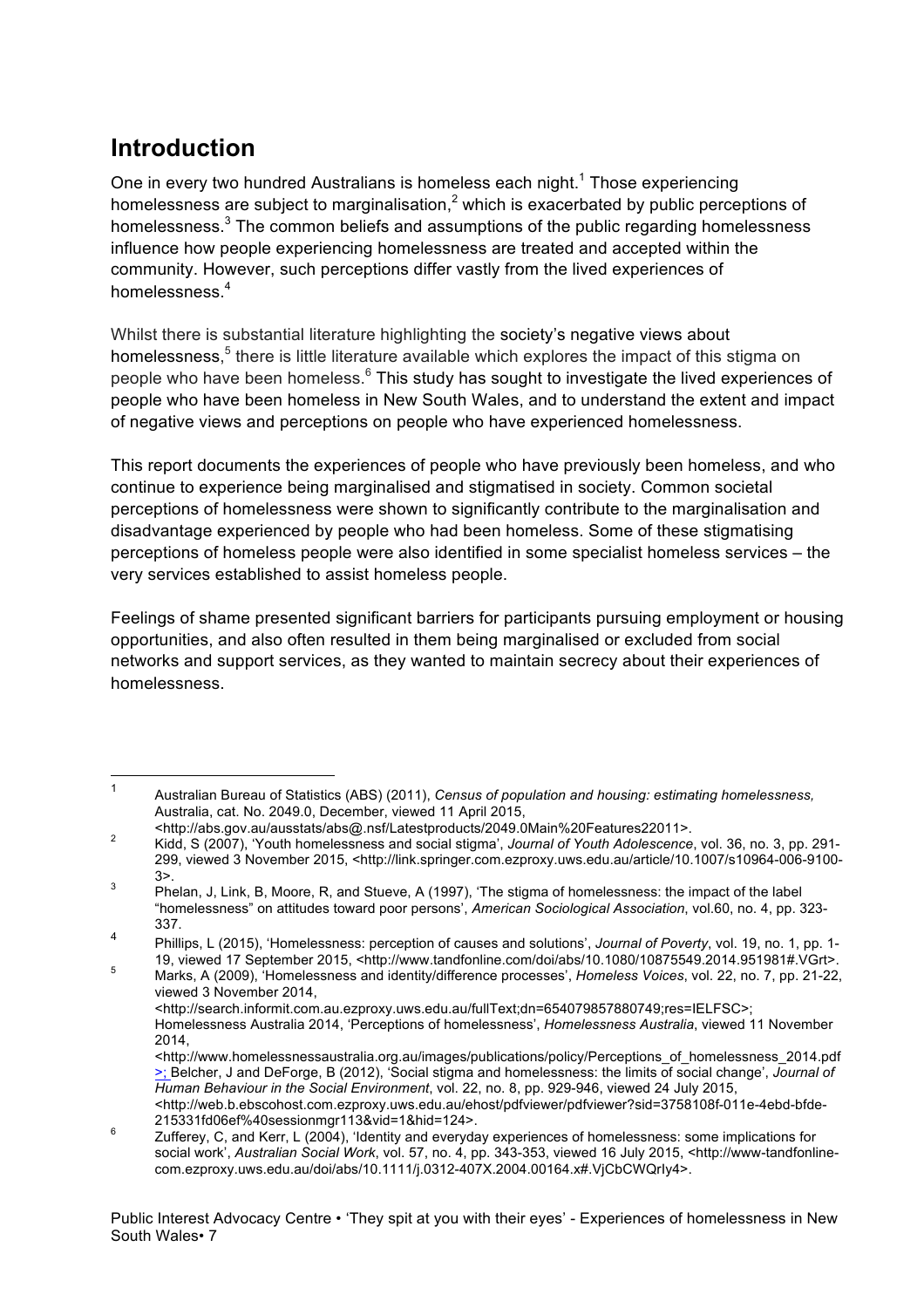This report adopts the following definition of homelessness: the lack of adequate access to safe and secure housing.<sup>7</sup> This definition includes three categories of homelessness: primary, secondary, and tertiary. Primary homelessness is defined as 'on the street or an improvised dwelling', Secondary homelessness is 'frequently moving between temporary accommodation', for example shelters, refuges or couch surfing, and Tertiary homelessness refers to 'staying in accommodation that falls below minimum community standards, for example caravan parks. This style of categorising is widely used in Australian policy and literature, as well as by peak bodies such as Homelessness NSW, and the Australian Bureau of Statistics (ABS).

### **Review of the literature**

#### **Perceptions and realities of homelessness**

There is a wide range of literature exploring public perceptions of homelessness.<sup>8</sup> Such perceptions are influenced by the day-to-day lives that are on display in the public space.<sup>9</sup> This is due to the high concentration of 'public' homelessness such as people 'sleeping rough' and living on the streets of inner Sydney and other major cities.<sup>10</sup> Common stereotypes of people who are homeless are typically those of middle-aged men who are unemployed, poorly dressed and living on the streets.<sup>11</sup>

In reality, the leading cause of homelessness in Australia is domestic violence, experienced predominantly by women between the ages of twenty-five and fifty-four. Few of these women sleep rough, most stay in houses with other people and families.<sup>12</sup> Despite rough sleepers making up only six per cent of people experiencing homelessness in Australia,<sup>13</sup> Zufferey notes that Australian government policy responses to homelessness focus on rough sleepers with limited consideration of other forms of homelessness.<sup>14</sup>

A common criticism of homelessness policy is that it often prioritises service provision toward male rough-sleepers.<sup>15</sup> In addition, specialist homelessness services often fail to recognise the unique, and diverse experiences of people experiencing homelessness.<sup>16</sup> Sandstrom suggests that stereotypes and assumptions about homelessness often lead to less visible and at-risk populations disappearing in policy debates.<sup>17</sup> Referred to as 'hidden homelessness', this includes people who couch surf, live in overcrowded housing and other forms of temporary

 <sup>7</sup> Chamberlain, C and Mackenzie, D (2008), 'Youth homelessness 2006: [census of homeless school students], *Youth Studies Australia*, vol. 21, no. 1, pp.17-25; Commonwealth of Australia 2008, *The road to home, white paper on homelessness*, Commonwealth Government of Australia, Canberra; NSW Government 2008, A way home: reducing homelessness in NSW, *NSW Homelessness Action Plan 2009-2014*, NSW Government, Sydney; Marks (2009), above n 5.<br>Homelessness Australia (2014), above n 5; Marks (2009), above n 5; Phillips (2015), above n 4.,<br>Homelessness Australia (2009), Resourcing responses to homelessness: case studies from homele

*Australia*, Dickson, ACT.<br><sup>10</sup> Ibid; Commonwealth of Australia (2008), above n 7.<br><sup>11</sup> Homelessness Australia (2014), above n 5; Sandstrom, K (2012), 'Coming out from the shadows: responding to

young people experiencing 'hidden homelessness", Parity, vol. 25, no. 3, pp. 30-31.<br>
Homelessness Australia (2014), above n 5.<br>
ABS (2011), above n 1.<br>
Zufferey, C (2011), 'Homelessness, social policy, and social work: a w

<sup>&</sup>lt;sup>15</sup> Ibid. 16  $\frac{1}{16}$  Ibid.<br>
2ufferey, and Kerr (2004), above n 6.<br>
<sup>17</sup> Sandstrom (2012), above n 11.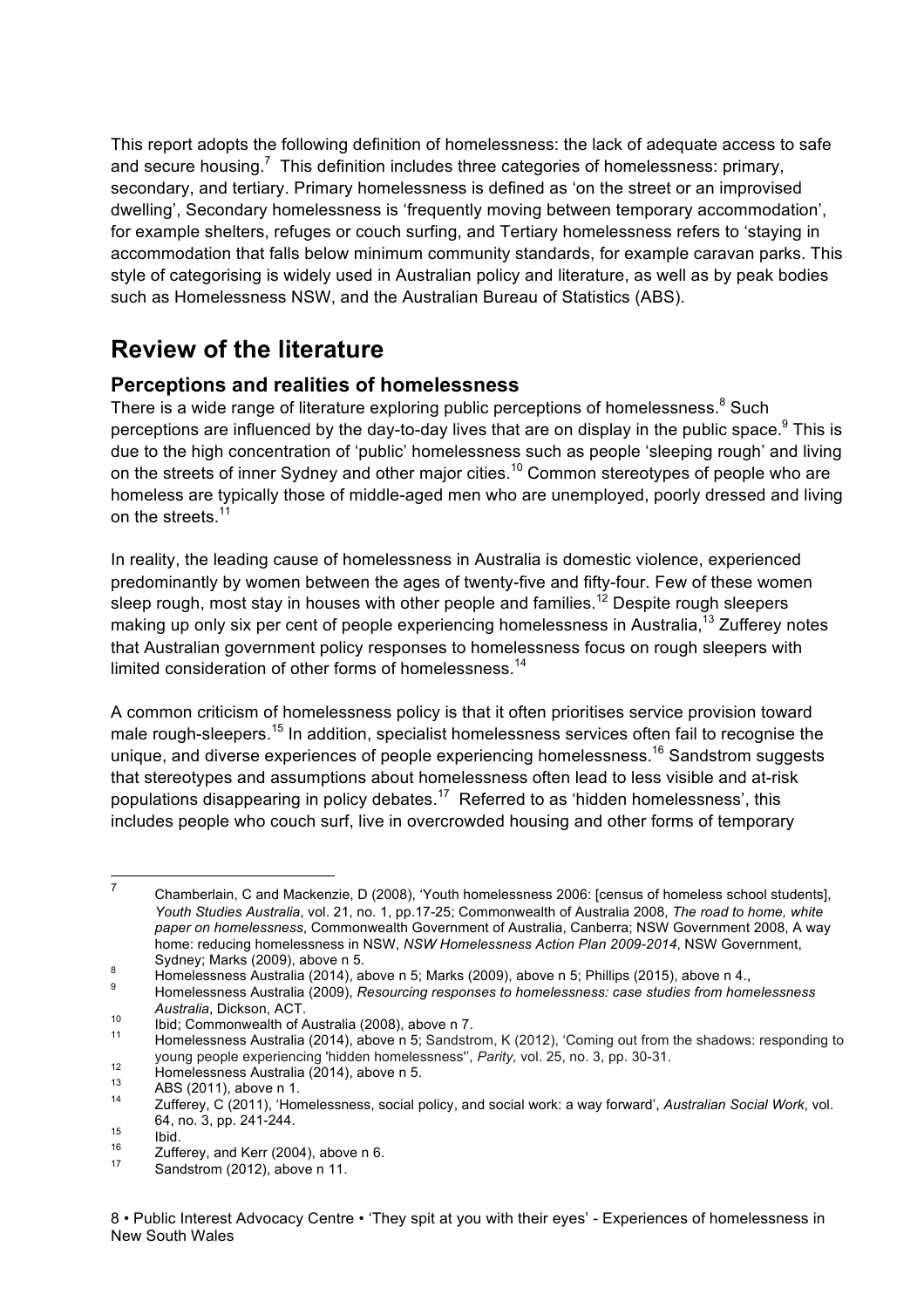accommodation.<sup>18</sup> Sandstrom also suggests that while people experiencing hidden homelessness may have a roof over their head, their safety and security is not quaranteed.<sup>19</sup> The lack of data and statistics on 'hidden homelessness' serves to reinforce common community perceptions of homelessness. It should be noted however, that the recent reforms to specialist homelessness services in New South Wales attempt to address this, by focusing on the experiences of women at risk of homelessness due to domestic violence.<sup>20</sup>

Analyses of secondary data indicate that a common perception in the community is that people experiencing homelessness are of little value to society, that they are to blame for being homeless, and that they are incapable of changing or achieving anything beyond their homelessness. <sup>21</sup> Belcher and Deforge argue that it is the societal image of homelessness that has caused the belief that the individual is to blame for their own homelessness. Further, ... people become and remain homeless in part because society views it as acceptable'.<sup>22</sup> These perceptions can have a detrimental affect on the individuals experiencing homelessness.<sup>23</sup>

### **Social stigma**

Negative stereotypes about homelessness lead to consideration about impacts of social stigma. Social stigma is the spoiling of one's identity, and limits social acceptance.<sup>24</sup> This often takes the form of stereotypes and labelling.<sup>25</sup> People experiencing homelessness are often referred to as 'the homeless' and, thus, their defining characteristic becomes their homelessness, rather than other personal attributes.<sup>26</sup>

Marks suggests that being labeled as 'homeless' has a significant impact on a person's ability to overcome marginalisation and disadvantage. $^{27}$  Such stigma is confirmed in Australian and international literature.<sup>28</sup> Stigmatisation acts as a significant structural barrier for people experiencing homelessness.

<sup>&</sup>lt;sup>18</sup> Ibid; Knox, L (2010), 'Hidden homelessness: Supported residential services as a default option for individuals with an ABI' *Parity*, vol. 23, no. 1, pp. 15-16, viewed 14 October 2015,<br><http://search.informit.com.au.ezproxy.uws.edu.au/fullText;dn=137493676528278;res=IELFSC>.

Sandstrom (2012), above n 11.<br><sup>20</sup> NSW Family and Community Services (2012), Going home staying home: Reform plan, viewed 14 June 2015, <http://www.housing.nsw.gov.au/NR/rdonlyres/F015C82C-B9E7-490C-AB3A-

<sup>75828</sup>BAED085/0/GoingHomeStayingHomeReformPlan.pdf>. <sup>21</sup> Belcher and DeForge (2012), above n 5; Parsell, C (2011), 'Homeless identities: enacted and ascribed', *The British Journal of Sociology*, vol. 62, no. 3, pp. 442-461, viewed 21 January 2015, <

Electric and DeForge (2012), above n 5, 930.<br>
Homelessness Australia (2009), above n 9.<br>
Phelan et al (1997), above n 3; Belcher and DeForge (2012), above n 5.<br>
Corrigan, P, Morris, S, Larson, J, Rafacz, J, Wassel, A, Mich about ones mental illness', *Journal of Community Psychology*, vol. 38, no. 3, pp. 259-275.Phelan et al (1997),

above n 3; Belcher and DeForge (2012), above n 5.<br>
Belcher and DeForge (2012), above n 5; Parsell (2011), above n 21.<br>
<sup>27</sup> Marks (2009), above n 5.<br>
Chamberlain, C and Johnson, G (2011), 'Pathways into adult homelessness' 1, pp. 60-77, viewed 8 April 2015, <http://jos.sagepub.com.ezproxy.uws.edu.au/content/49/1/60>; Belcher and DeForge (2012), above n 5; Schneider, B and Remillard, C (2013), 'Caring about homelessness: how identity work maintains the stigma of homelessness' *Text & Talk: An Interdisciplinary Journal of Language, Discourse & Communication Studies*, vol. 33, no. 1, pp. 95-113; Phillips (2015), above n 4.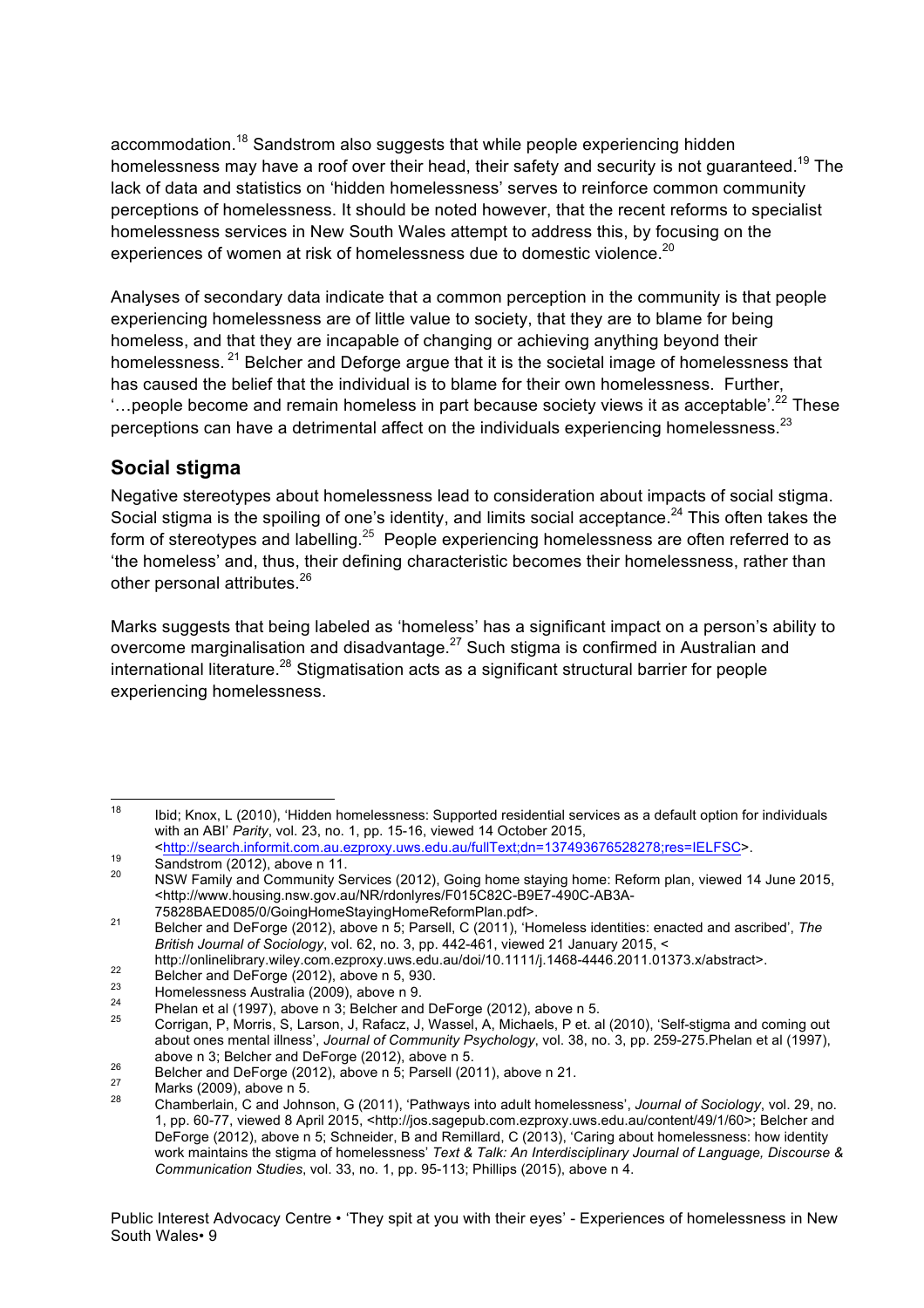#### **Impacts of homelessness and housing**

According to Gilbert, homelessness is one of the most extreme manifestations of social exclusion.<sup>29</sup> In the Australian Government's 2008 White Paper on Homelessness, issued under former Prime Minister Kevin Rudd, the impacts of homelessness include erosion of individual stability and social connections, making it harder to maintain education and employment, and retain contact with family and friends.<sup>30</sup> The process of re-engaging with society is challenging and, for this reason, it is suggested that the disadvantage and marginalisation associated with homelessness may continue after an individual is housed. $31$ 

Homelessness leaves individuals vulnerable to long-term unemployment and chronic ill health and can lead to social exclusion and marginalisation.<sup>32</sup> Social networks can be (re)established once safe and secure housing is obtained. $^{33}$  However, the stigma associated with being homeless may severely hamper these connections.<sup>34</sup>

Research undertaken in New South Wales by Darcy et. al in 2012 explored the outcomes of rough sleepers after becoming housed. The research showed an overall increase in the wellbeing, specifically 'improvement in how they felt after being housed',<sup>35</sup> and an overall increase in social re-engagement including regaining or increasing contact with family members. The feeling of 'getting back to normal' after being housed, and having a space of their own was important for the participants. One participant explained that 'normal living', to them, was 'just a little unit or bedsitter...not being cramped up in a pub'.<sup>36</sup> It is clear that being housed enables people to develop social networks less accessible when homeless.

#### **Identity**

According to Marks, identity is more than solely one's perception of themselves, but also how they are recognised by society as a result of the group of people with whom they are associated. Homelessness is considered an all-encompassing feature of an individual's identity and has been described as an 'identity in itself' and one that is determined by difference.<sup>37</sup> In the cases of individuals who are homeless, the primary difference they experience from mainstream society is their lack of housing.

 <sup>29</sup> Gilbert, T (2010), 'Homelessness and social inclusion: bringing them in from the margins', *Parity*, vol. 23, no. 4,

pp. 17-18.<br><sup>30</sup> Commonwealth of Australia (2008), above n 7; Homelessness Australia 2013, 'Homelessness in australia', *Homelessness Australia*, viewed 22 July 2015,

<sup>&</sup>lt;http://www.homelessnessaustralia.org.au/images/publications/Fact\_Sheets/Homelessness\_in\_Australia\_v2.pd f>.

<sup>31</sup> Marks (2009), above n 5; James-Nevell, S (2012), 'Long-term homelessness and social inclusion' *Parity*, vol. 25, no. 5, pp. 19-20, viewed 28 August 2015,

the metaster communication. Exercises Australia. Exercises auxilian computations and the season of the reserve <br>32 Homelessness Australia (2013), above n 30; Gilbert (2010), above n 29; Rossi, P H, Wright, J D, Fisher, G A and Willis, G (1987), 'The urban homeless: estimating the composition and size', *Health Reference Center* 

Academic, vol. 235, pp. 1336.<br>
Gilbert (2010), above n 29.<br>
Marks (2009), above n 5.<br>
Darcy, M, Drake, G, Blunden, H, Steinwede, J, and University of Western Sydney (2014), *Rough sleepers in* 

*Parramatta: from street to home: Final report,* Urban Research Centre, Penrith South, NSW, 47.<br>36 Drake, G, Blunden, H, and Darcy, M (2012), 'Rough sleepers in Parramatta: from street to home', *In for the long haul: Endi* 

*haul: Ending long-tern homelessness*, Parity, vol. 25, no. 5, 25. <sup>37</sup> Marks (2009), above n 5, 21; Belcher and DeForge (2012), above n 5; Parsell (2011), above n 21.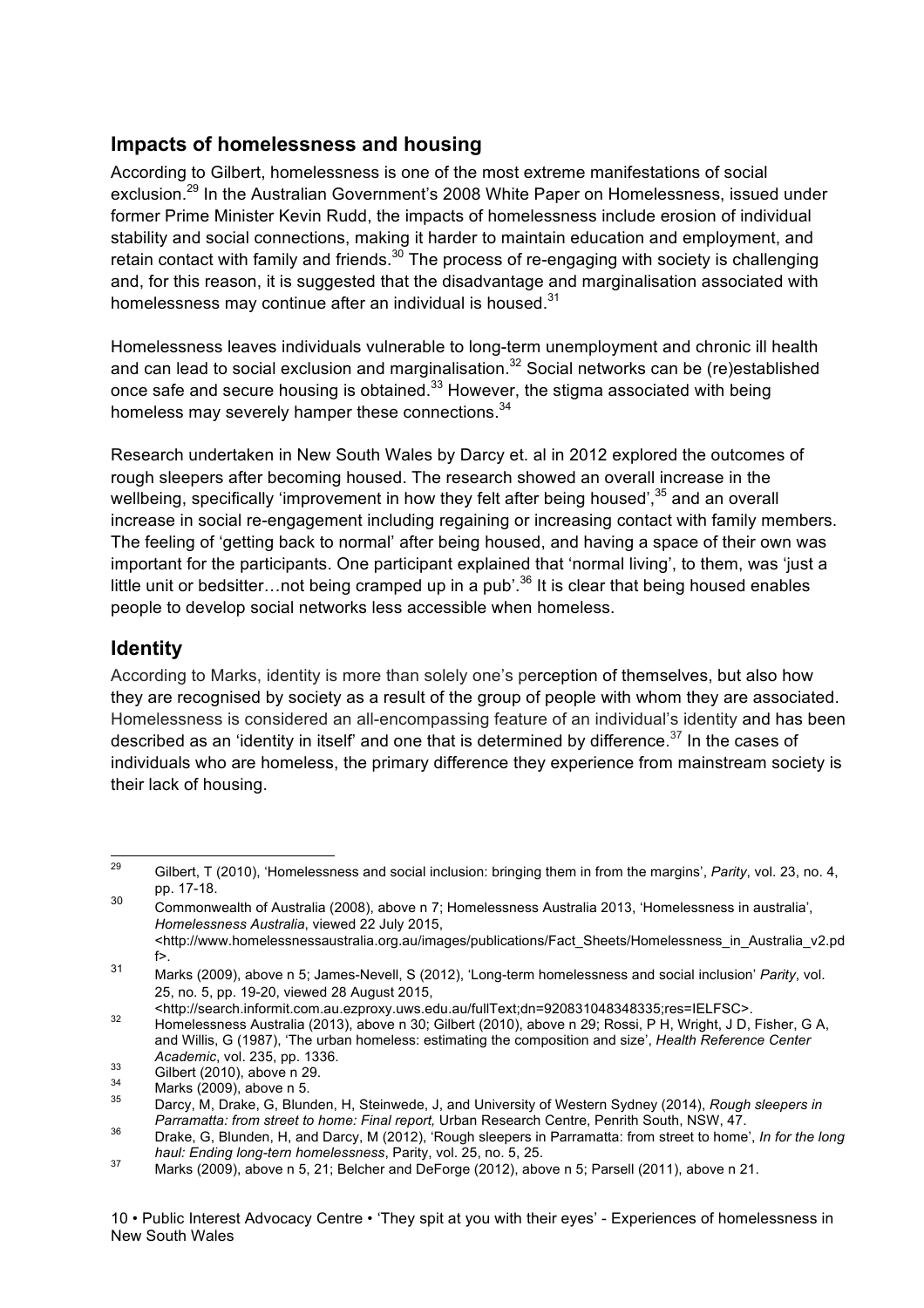The label of homelessness is a critical component of an individual's identity, and has a substantial effect on an individual's ability to overcome marginalisation. Thus, the label of homelessness and the accompanying societal stigma is a major factor in defining one's identity. Marks' contributions on the 'homeless' identity have been important for the research because of the acknowledgement of links between social views and experiences of homelessness, and the implications this has for one's identity.<sup>38</sup>

### **Locality**

Locality plays an important role in the research of both experiences and public perceptions of homelessness. As mentioned, public perceptions of homelessness are largely influenced by the visibility of homelessness, especially those sleeping rough in public spaces. This is particularly prevalent in major cities such as Sydney where the concentration of public homelessness is high.<sup>39</sup> However, there is limited literature exploring issues of identity and homelessness in Australia. Furthermore, where information is available, it is not specifically relevant to the NSW urban population, the focus of this report. 40

It is acknowledged that homelessness, and perceptions of homelessness vary based on location.<sup>41</sup> This means that experiences of homelessness may differ depending on the country, city, town or region. Experiences of homelessness also differ depending on age and gender. Locality is important, as is the need for transparency. This study focuses on urban New South Wales and will provide important insights into homelessness in this location.

The issue of homelessness is larger than what can be seen by the public, and affects a wide range of social groups. The literature confirms disjunctions between perceptions and realities of homelessness. A number of social issues have been identified, including stigma, public perceptions of homelessness, marginalisation and disadvantage. This research aims to draw these strands together to highlight a gap in knowledge about personal experiences of homelessness and the impact of societal perceptions on people's lives after they have been housed.

# **Research design**

### **Research focus**

The aim of this research was to explore experiences of homelessness in urban New South Wales. The author's initial interest was in exploring societal perceptions of homelessness and the impact of these perceptions on the identity of individuals who have been homeless. Such an exploration was in line with Marks' argument that 'Homelessness is an identity, shaped not solely by an individual's self-perception but also the singular and collective perceptions of others'.<sup>42</sup> However, during the study design phase a shift in focus was influenced by the utilisation of a critical theoretical perspective that enables consideration of the connections between social problems and social structures. As such, the semi-structured interviews with adults who have

<sup>&</sup>lt;sup>38</sup> Marks (2009), above n 5.<br><sup>39</sup> City of Sydney (2014), *City of Sydney Street Count*, viewed 10 November 2014,

<sup>&</sup>lt;http://www.cityofsydney.nsw.gov.au/community/community-support/homelessness/street-count>. <sup>40</sup> Phelan (1997), above n 3; Kidd (2007); Parsell (2011), above n 21.

<sup>41</sup> Milbourne, P and Cloke, P (2006), *International perspectives on rural homelessness*, Routledge, London. <sup>42</sup> Marks (2009), above n 5, 21.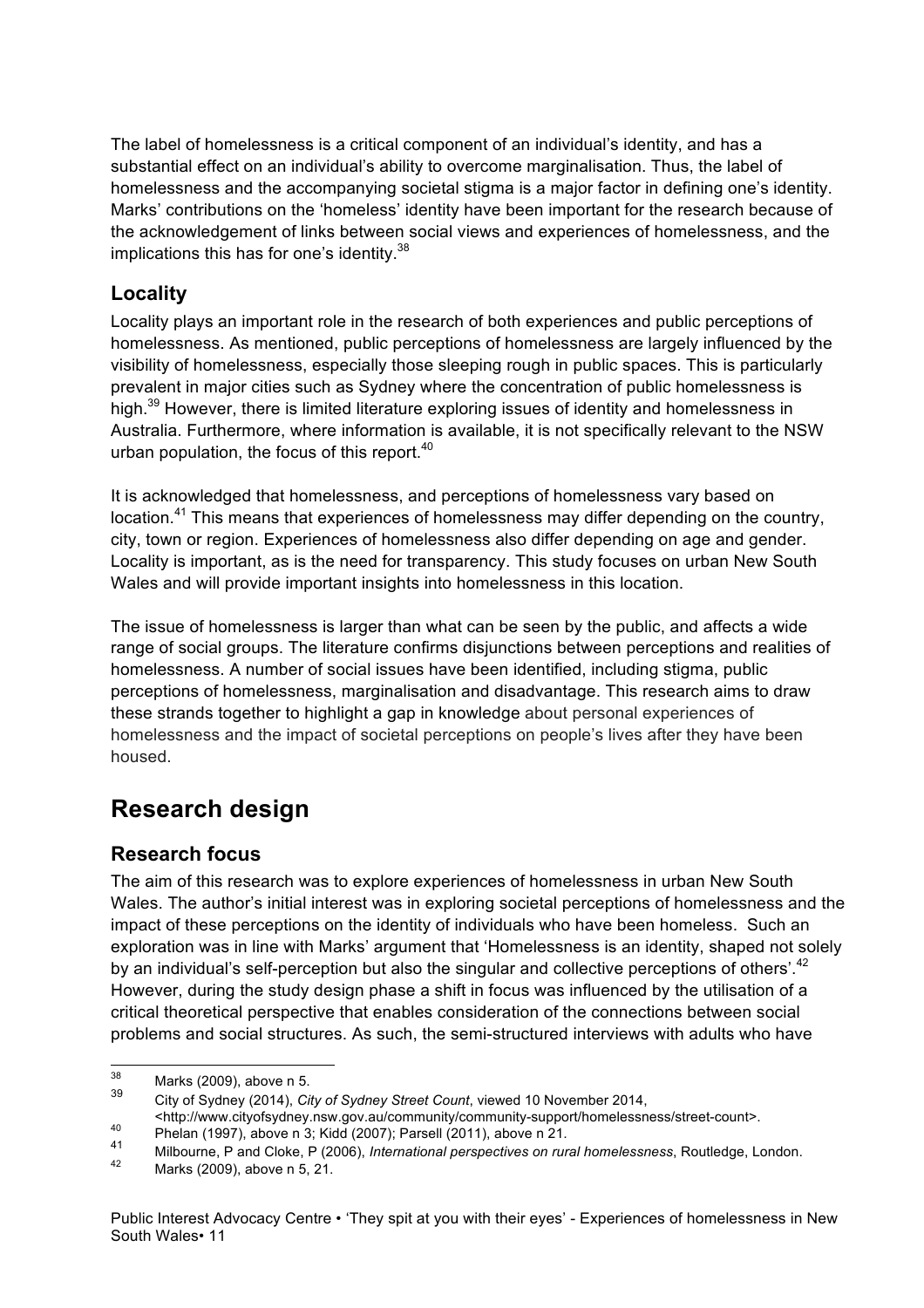previously been homeless explored personal experiences of homelessness as well as their understandings of public perceptions of homelessness.

This research was influenced by a subjectivist epistemology, which accepts that meaning is ascribed by individual experience, perception and interpretations. In other words, it is the experiences of participants that are foregrounded in the study.

### **Methodology**

Given the subjective nature of exploring personal experiences of homelessness, a qualitative methodological approach was vital. In line with the theoretical approach to the study, semistructured interviews were employed to collect data. This method combines the elements of structured and unstructured interviews to allow the participant to talk freely and express their views, whilst incorporating set open-ended interview questions.<sup>43</sup> The interview method gave participants the freedom to discuss their experiences and opinions, and reduced the influence of the interviewer on the data. $44$ 

Purposive sampling was used to recruit adults who had previously experienced homelessness. Purposive sampling is a selective method of recruiting participants based on what is known about the target population and the purpose of the study.<sup>45</sup> Individuals who were known to meet the requirements of the study were specifically targeted. All participants had previously experienced homelessness within the previous five years. Figure 1.1 shows an overview of the participants  $(n=6)$ . The last column shows the coding for each participant. Age (years old – yo) is followed by the type and length in years of previous homelessness.

| <b>Participant</b><br>Pseudonym | Age | Gender | Length of<br><b>Homelessness</b> | Type of<br><b>Homelessness</b>     | Code                       |
|---------------------------------|-----|--------|----------------------------------|------------------------------------|----------------------------|
| Naomi                           | 35  | Female | 1 year                           | Primary, Secondary and<br>Tertiary | (35уо,<br>PST <sub>1</sub> |
| Samantha                        | 32  | Female | More than 4 months               | Secondary and Tertiary             | (32yo,<br>ST<1             |
| Daniel                          | 47  | Male   | 24 years on and off              | Primary                            | (47yo,<br>P24)             |
| Robert                          | 60  | Male   | More than 1 year                 | <b>Primary and Secondary</b>       | (60yo,<br><b>PS1)</b>      |
| Allan                           | 55  | Male   | More than 3 years                | <b>Primary and Secondary</b>       | (55уо,<br>PS3)             |
| Emily                           | 25  | Female | More than 1 year                 | Secondary                          | (25y0, S1)                 |

#### **Figure 1.1 overview of participants**

Half the participants were male and half were female. The oldest participant was sixty years of age, and the youngest was twenty-five; this participant, Emily,<sup>46</sup> first experienced homelessness at age seventeen. Participants had experienced a range of different types of homelessness.

<sup>43</sup> McNeil, P, and Chapman, S (2005), *Research methods*, 3<sup>rd</sup> edn, Routledge, Oxon.<br>44 Walter, M (2010), *Social research methods*, Oxford University Press, Victoria, 174.<br>46 Ibid.

Names have been replaced with pseudonyms in order to protect the identity of participants.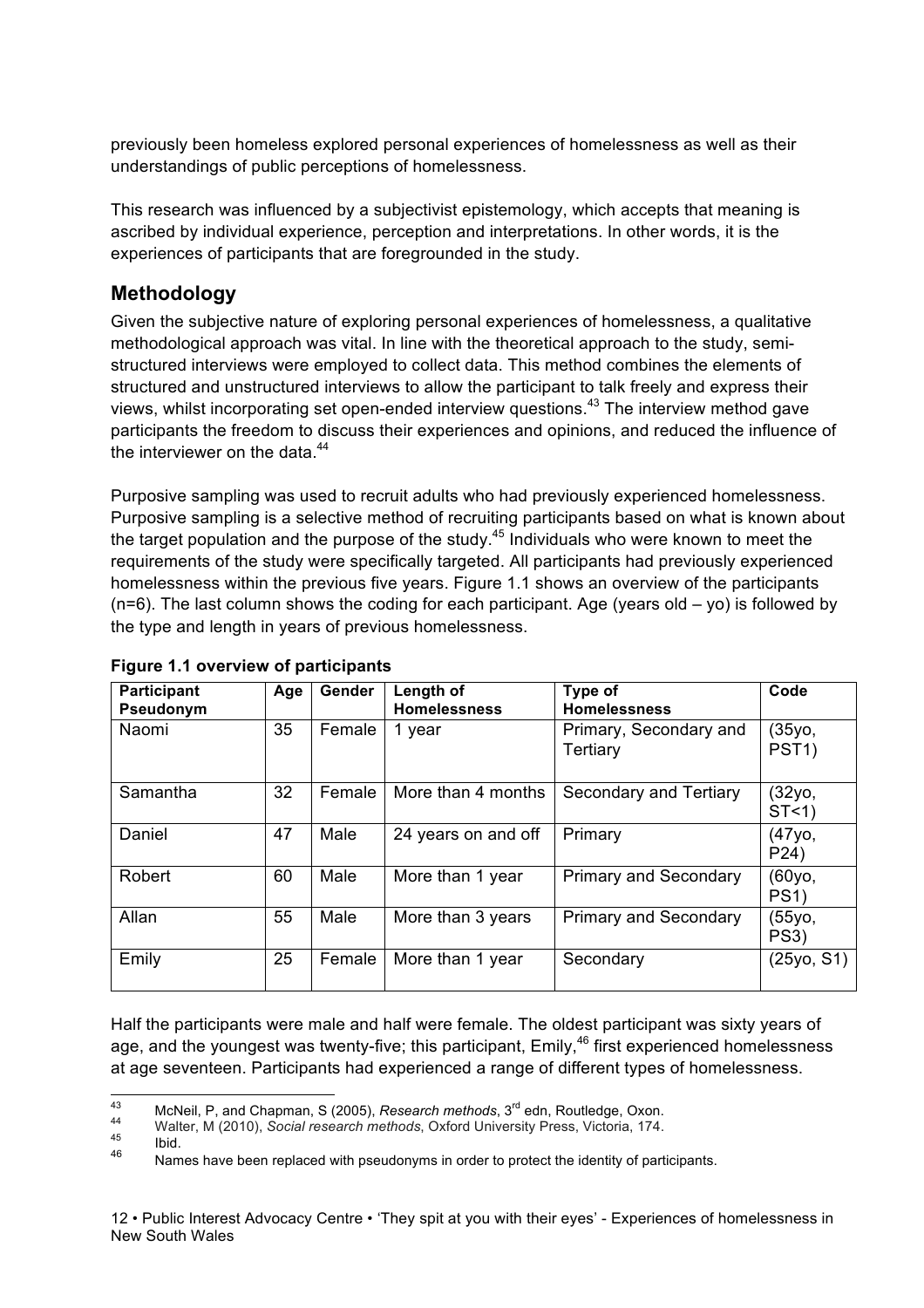Secondary homelessness was the most common amongst participants (n=5). Samantha experienced the shortest term of homelessness at four months, while Daniel had experienced the longest term of homelessness for twenty-four years. **Appendix A** contains brief biographies of participants.

Interviews with participants were audio recorded and later transcribed. Audio recording allowed greater engagement for the interviewer and note taking was not required. This also allowed for more in-depth analysis of data through immersion and incubation. Prior to the interview, participants were asked to read an Information Sheet and sign the Consent Form. Participants were offered an opportunity to ask further questions about the interview and research process before signing.

The length of the semi-structured interviews varied from twenty minutes to sixty minutes. All participants shared personal stories and information in the interview, demonstrating the effectiveness of open-ended interview questions to allow participants to speak freely, and guide the direction of the interview.

### **Data analysis**

The author employed a thematic analysis to analyse the primary data. Interview transcripts were read multiple times. Transcripts were first read individually. The data was then reorganised with all answers listed under each of the interview questions. The data was also reorganised according to gender, type and length of homelessness. The initial stage of analysing interview transcripts was coding. Coding is a method in which data is categorised, in order to identify themes.<sup>47</sup> Coding is a particularly useful method of identifying similarities in participant experiences. Relevant quotes were categorised into themes in order to identify similarities.

### **Limitations**

It is acknowledged that this small-scale study is not able to reflect the experiences of the whole target group. This was not the intention. Experiences of homelessness are not homogenous. All participants were no longer homeless and it is acknowledged that their experiences are not necessarily representative of all people who have experienced homelessness. Nevertheless, and despite the size of the study, the in-depth research has highlighted the key issues in relation to the lived experiences of people who have been homeless. Further avenues of research have been identified and will be discussed below.

# **Findings**

Although the journeys of the interview participants were personal and vastly different, common themes recurred throughout all interviews. Participants were of different ages, gender, and locations, yet they expressed similarities in their understanding of the impact of stigma and preconceived ideas about homelessness. Common themes were identified with the application of thematic analysis. These themes provide insight into experiences of homelessness, and the impact of perceptions of homelessness.

 <sup>47</sup> Hall, R (2008), *Applied social research: Planning, designing, and conducting social real-world research*, Palgrave Macmillan, South Yarra.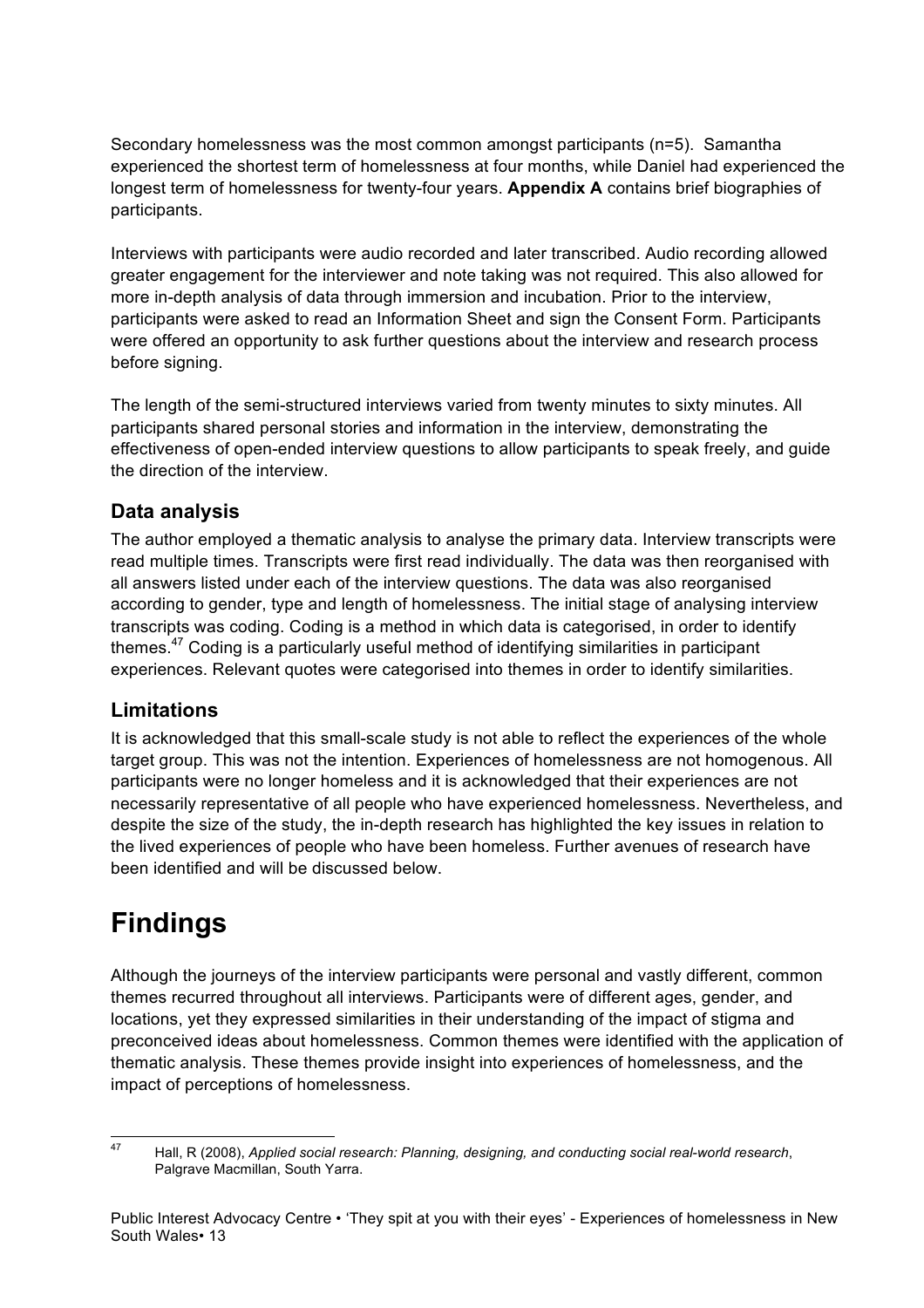As mentioned, a biography of participants can be found in **Appendix A** and a code has been used to identify and describe participants where data is presented here. For example Naomi (35yo, PST1): Naomi is thirty-five years old. She has experienced primary, secondary and tertiary homelessness, for a total of one year.

#### **Understandings of homelessness**

In order to gain insights into the experiences of homelessness, it is important to understand how participants define the term 'homelessness'. When participants described what they believed homelessness to be, the significance of safety and security were strong recurring themes:

To me, it's not having an address, not having secure accommodation, and not having somewhere you can be safe and secure. (Naomi 35yo, PST1)

Homelessness is, to me, something that people experience when they don't have anywhere to call a home, as simple as that. (Emily, 24yo, S1)

Having nowhere safe to live. No fixed address. Not a permanent roof over your head. (Samantha, 33yo, ST<1)

Participants highlighted similar key themes by describing life outside of homelessness:

Having that stable accommodation, with a lease and a bond where you aren't going to be thrown out tomorrow… and feel safe. (Daniel, 47yo, P24)

It's having stability and security that makes the biggest difference. (Naomi, 35yo, PST1)

We had a roof over our heads, a place to call home, a kitchen of my own, a bathroom of my own. My own belongings and my own bed, instead of a room in a refuge. (Samantha, 33yo,  $ST < 1$ )

Emily, however, explained life outside of homelessness from a different angle, emphasising the importance of becoming independent of services:

Not having to rely on services, not having to rely on government housing and being on the private rental market, and cutting all ties with anything to do with struggling. Like housing and youth services. (Emily, 24yo, ST1)

Daniel described homelessness as an internal experience rather than external, and talked about feeling lost, and giving up:

It's being lost within yourself and giving up on yourself. (Daniel, 47yo, P24)

#### **Lack of knowledge about homelessness**

Participants discussed the lack of knowledge within the community about homelessness. Some participants reported knowing so little about homelessness that they did not even realise that they were homeless until years later.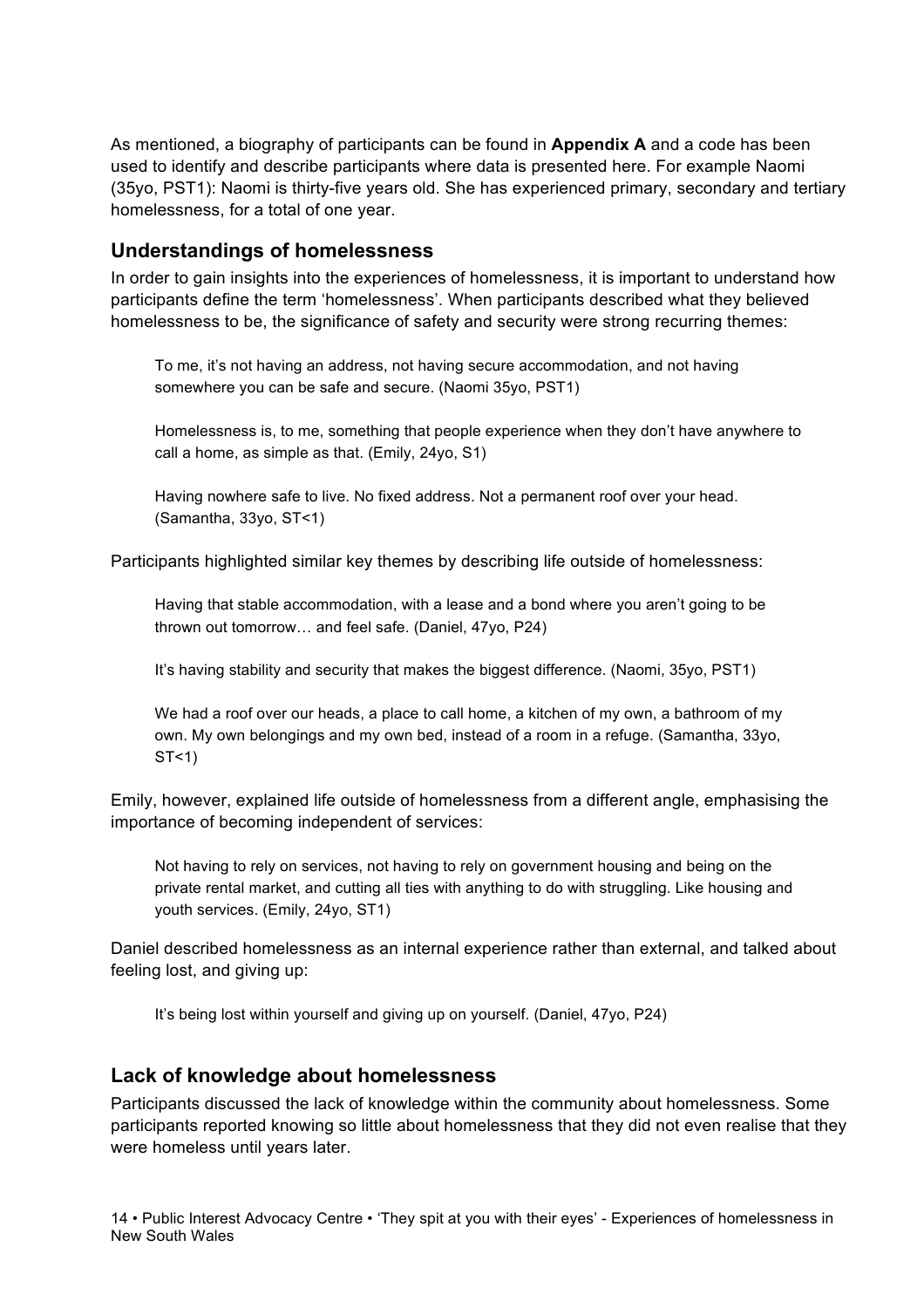Samantha and Naomi talked about their experiences of being homeless without knowing it at the time. However, since becoming involved in advocacy on behalf of homeless people, both women have developed their knowledge about homelessness, and since identified previous periods of homelessness.

I had been couch surfing when I was younger. I didn't know that was homelessness back then…I learnt that couch surfing or being in a refuge was homelessness… Now, I realise, looking back, I was homeless on several occasions. (Samantha, 33yo, ST<1)

It wasn't until I received training in homelessness that I realised there were periods of time in my life when I was homeless when I was young, but didn't realise at the time. (Naomi, 35yo, PST1)

Education about homelessness was clearly crucial for Naomi and Samantha. Here, Samantha highlights the importance of educating the wider community:

Society's view of homelessness is a person on the street… They don't see it as a woman living in a refuge (or) the person who's been sleeping on someone's couch for three months…because people aren't educated about that stuff. (Samantha, 33yo, ST<1)

#### **Preconceived Ideas**

There is considerable research available surrounding public perceptions and assumptions about homelessness. Much of this research describes the negative attitudes, and false assumptions about homelessness, usually relating to drug and alcohol issues and other preventable causes.<sup>48</sup> After exploring participants' own understandings of homelessness, it is important to gain insight into what participants believe to be the public perception of homelessness. Participants' descriptions were similar to what was explored in the literature. Participants described a number of negative attributes that they believed to be the public perception of homelessness.

Naomi did not have issues with drugs or alcohol. She explains:

People assume that homelessness means sleeping rough, on the streets, having mental health issues generally associated issued with drugs and alcohol (Naomi, 35yo, PST1).

#### **Unproductive or unwanted members of society**

Participants believed that a common assumption about people who are homeless is that they are unproductive or unwanted members of society:

They [people experiencing homelessness] are dole bludgers, they are lazy and they are the scum of the earth. (Emily, 24yo, ST1)

In terms of people living on the street, I think there's an obvious stereotype, a negative stereotype. (Emily, 24yo, ST1)

 <sup>48</sup> Homelessness Australia (2014), above n 5; Marks (2009), above n 5; Phillips (2015), above n 4.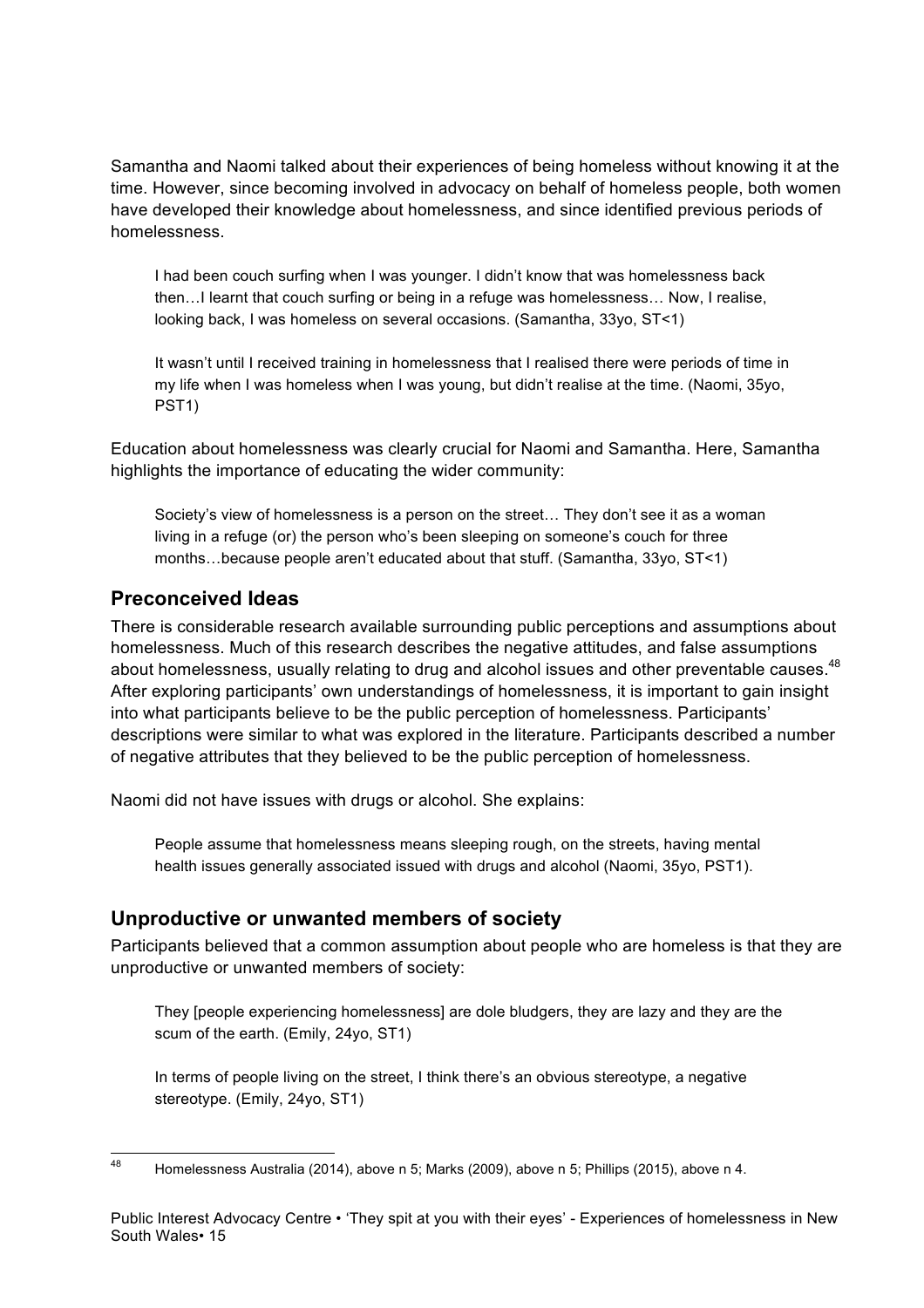Naomi explained how she believes the public perceives homelessness. She described a poorly presented and uneducated person:

A rough looking individual, someone who doesn't present well, possibly doesn't have a lot of education, that just carries shopping bags of stuff around. (Naomi, 35yo, PST1)

Robert explained what he felt when he saw the 'looks' in people's eyes as they walked past him and other homeless people on the streets:

[Their eyes were saying] You're a worthless human being, you're a wasted life. (Robert, 60yo, PS1)

#### **At fault**

As indicated above, common perceptions of people who are homeless include assumptions that the people who are homeless are lazy, and at fault for their own situation. This was substantiated by Naomi who felt fearful that people believed she deserved to be homeless and assumed she was homeless because of her own wrong doing:

In general people judge homelessness as poor lifestyle choices, or poor life choices. That it's your own fault for whatever reason, and that you probably deserve to be there. (Naomi, 35yo, PST1)

Allan described what he had thought to be the public opinion of the cause of homelessness. He talked about the assumption that homelessness is caused by doing something wrong:

People have preconceived ideas that homelessness comes out of doing something wrong, or that something is not right with you. (Allan, 55yo, PS3)

#### **The shame and fear of judgement**

Discussion of stigma is prevalent within literature on homelessness. This was reflected in the interview data. All participants stated that they believed there is a stigma associated with experiencing homelessness. All participants said they avoided telling people that they were experiencing homelessness and some said they made serious efforts to ensure that no one found out:

I didn't tell anyone [that I was homeless]. (Robert, 60yo, PS1)

I didn't tell people I was homeless. (Samantha, 33yo, ST<1)

I tried not to tell people I was homeless. (Naomi, 35yo, PST1)

Naomi indicated that she chose not to tell people that she was homeless, as she found it embarrassing and feared judgement.

I found it embarrassing and humiliating. I was worried about people judging me, and thinking I was an unfit parent for having my daughter in that situation [homelessness]. (Naomi, 35yo, PST1)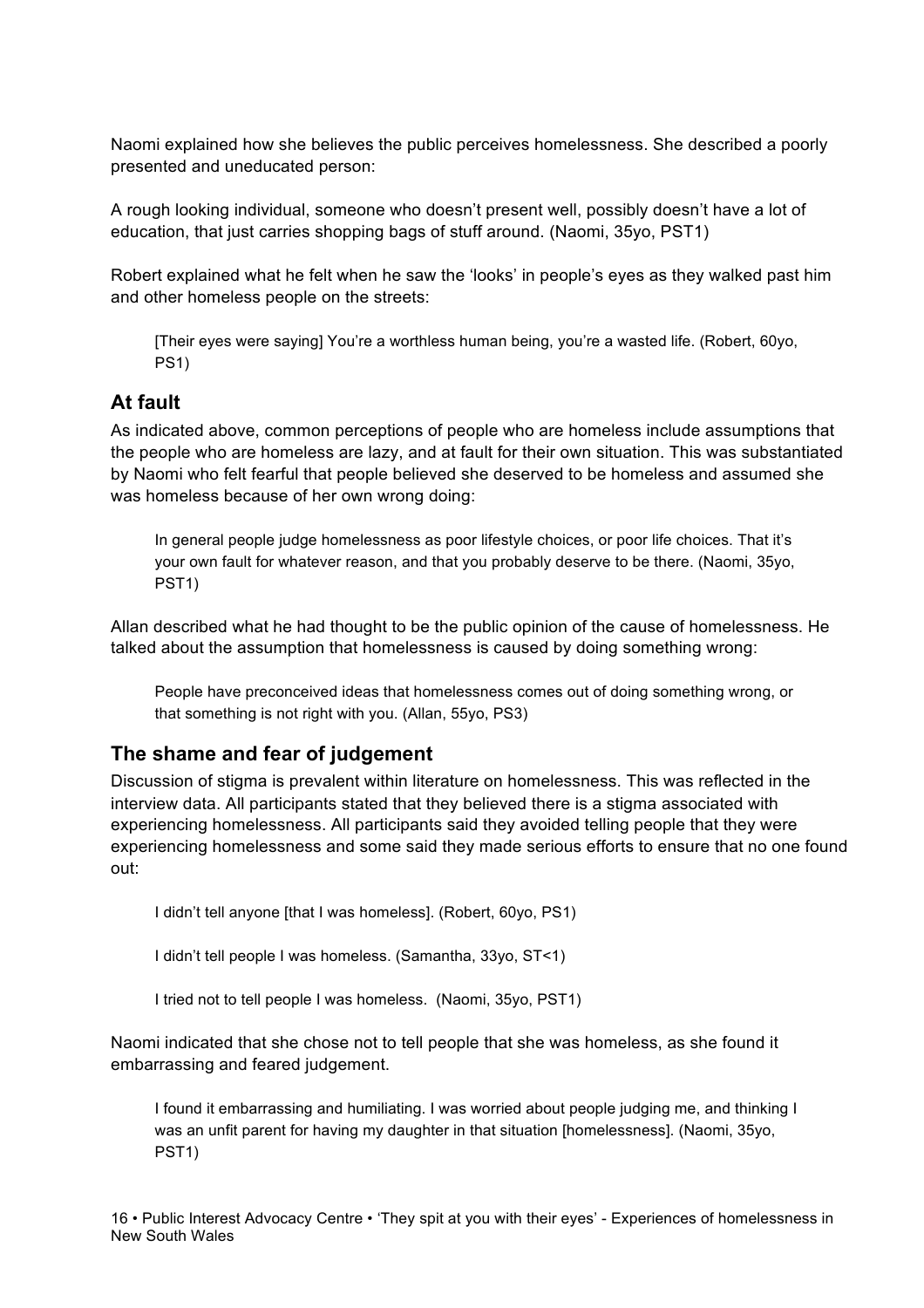Samantha spoke about the lies she told to hide that she was homeless. She said that she feared being treated differently, because she knew that people had preconceived negative ideas about people who are homeless.

I lied to everybody. I lied to real estates for fear of being judged differently because I know people can't help but have preconceived ideas, and I didn't need that on top of everything else. I just thought I couldn't handle it. So I lied. (Samantha, 33yo, ST<1)

#### **Experiences and feelings of judgement**

Participants shared experiences of judgement and ill treatment they experienced due to their homelessness. For two participants, their struggles affected access to, or ability to maintain, employment. Robert referred to an often-used quote from a video of a formally homeless person<sup>49</sup> to describe the judgement he experienced when seeking employment:

Society 'spits at you with their eyes'. (Robert, 60yo, PS1)

As Robert explained, 'spitting with their eyes' was the way the public looks at people who sleep rough, their 'looks' and 'stares' are so degrading in a way that is comparable to being spat on. Robert acknowledged this description was borrowed from a friend; it was a description that certainly resonated with him.

Daniel, who had been a 'rough sleeper' in public places, including under a bridge, spoke about instances where members of the public would yell at him and tell him and others sleeping rough to get a job. It is significant to note that when Daniel became homeless, he was employed:

[Members of the public] walk past, and yell at you, and tell you to get a job. (Daniel, 47yo, P24)

Samantha thought that she would be considered a poor tenant, and denied rental properties if they knew that she was homeless:

I thought that they [real estate agents] would judge. And I thought that I would be denied properties… They would think that I am not a good tenant. They would think that I have become homeless because I can't maintain my tenancy and pay my bills and all those things. So I felt it would be better just to keep it from them. (Samantha, 33yo, ST<1)

Naomi felt that she was excluded from job opportunities because she could not provide an address. At this point in her life, she had only a Post Office box.

I often found it hard applying for jobs. They often required a street address on your resume…I knew they threw my resume out as soon as they got it, because it didn't have an address on it, and I didn't want to explain why that was. (Naomi, 35yo, PST1)

<sup>&</sup>lt;sup>49</sup> This is a phrase used by AJ, a member of the PIAC Homeless Consumer Advisory Committee, StreetCare, who is currently sleeping rough. It was used in one of the videos produced by the Public Interest Advocacy Centre as part of the "In Their Words" StreetCare video project. The video is available at <https://www.youtube.com/watch?v=sCcDeQ3W3N0>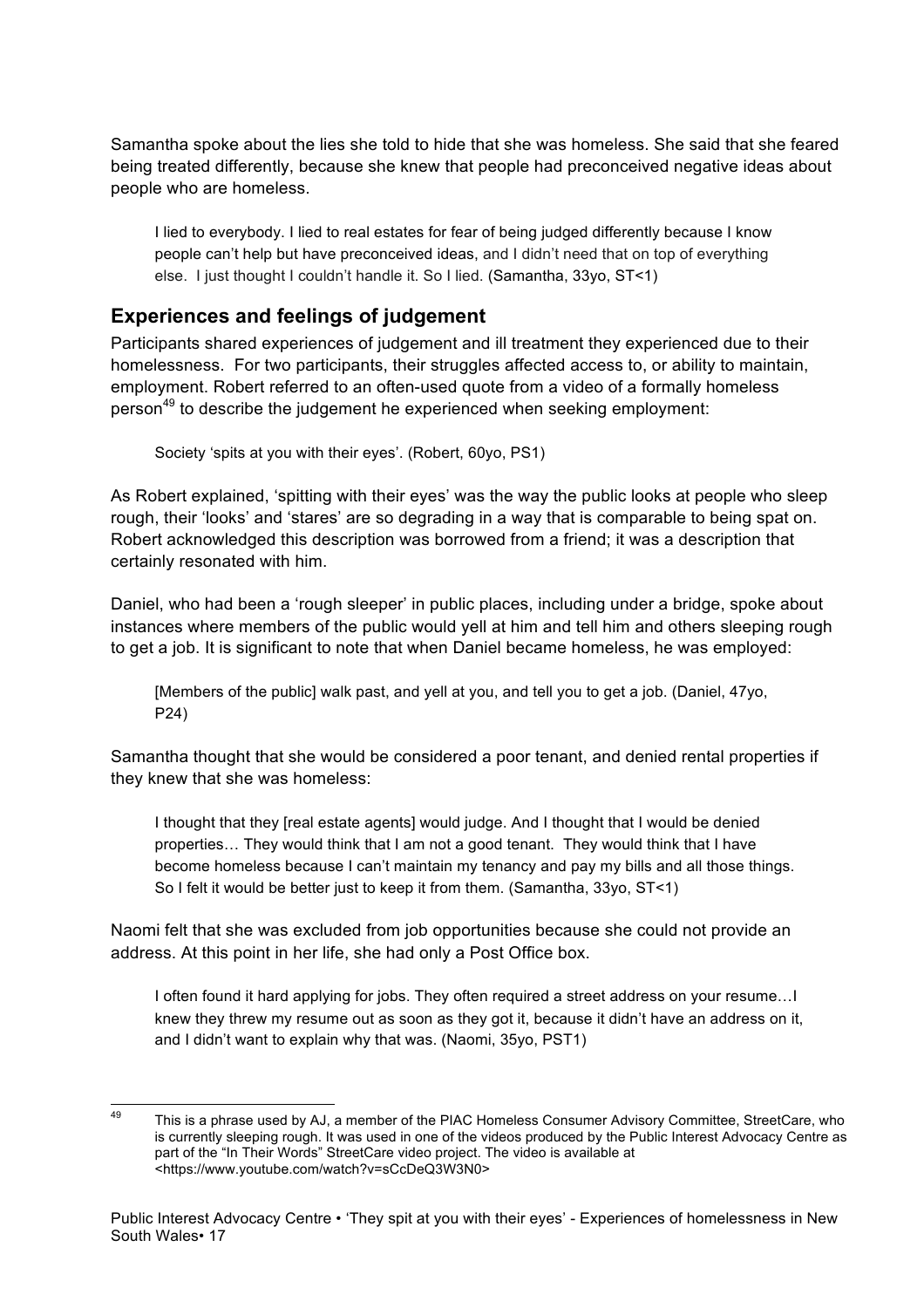Allan was able to find employment while homelessness; however, like Naomi, he believes that preconceived ideas about homelessness affected his opportunity to sustain that employment:

After the boss found out I was sleeping in my car, I knew I wasn't getting that job as a full time job because I was a homeless person. So I couldn't be relied on [at work] if I couldn't be relied on to keep my accommodation…It didn't matter how well I was doing at the job, and if I was attending each day, but it all came down to the fact that he found out that I was homeless, and that wasn't acceptable in his mind. (Allan, 55yo, PS3)

Referring to the treatment experienced when approaching charities and other homeless services for help, Allan said he was treated differently and felt belittled when people were 'proud' of his ability to sustain housing (post homelessness); they could not see past his homelessness, to his many years of successes. Allan's comments support the view that homelessness is an identity, as he explains:

I was treated very condescendingly by most of the services… Whenever I speak to anybody they are proud of my five years staying there [in a public housing property], this is a little bit condescending. Well, sorry, but I managed to stay 40 years in one place beforehand and I didn't need any help or praise when I did that. (Allan, 55yo, PS3)

#### **Not fitting the criteria**

As discussed above, participants had hidden their homelessness, so when people found out, they were often shocked, indicating that many people had preconceived ideas about homelessness. Participants received varied reactions when people discovered they were experiencing homelessness. However the common theme was that people were shocked that participants did not fit their existing idea of what a homeless person looked like.

Naomi spoke about her experiences when she first told her employer/s that she was homeless. She said that they were surprised because of her appearance and being reasonably well spoken:

They were very surprised, because I present well, and I'm articulate… they have an idea in their mind about what a homeless person is, and I don't look like a homeless person. I don't act like a homeless person. I don't, there's nothing about me personally that would indicate that I was homeless at any point in my life. (Naomi, 35yo, PST1)

Robert also talked about people who did not think he looked or seemed homeless. He shared a story about an incident he experienced at a meeting for homeless persons. Upon arrival, he was told by a receptionist at the charity centre:

'You don't look homeless'. (Robert, 60yo, PS1)

Robert responded to this comment rather ironically. His reaction expressed what he felt was the public expectation or preconceived idea of what it was to be homelessness:

Shit, I knew there was something I forgot to do this morning. Roll in the gutter and pour cheap wine over myself. (Robert, 60yo, PS1)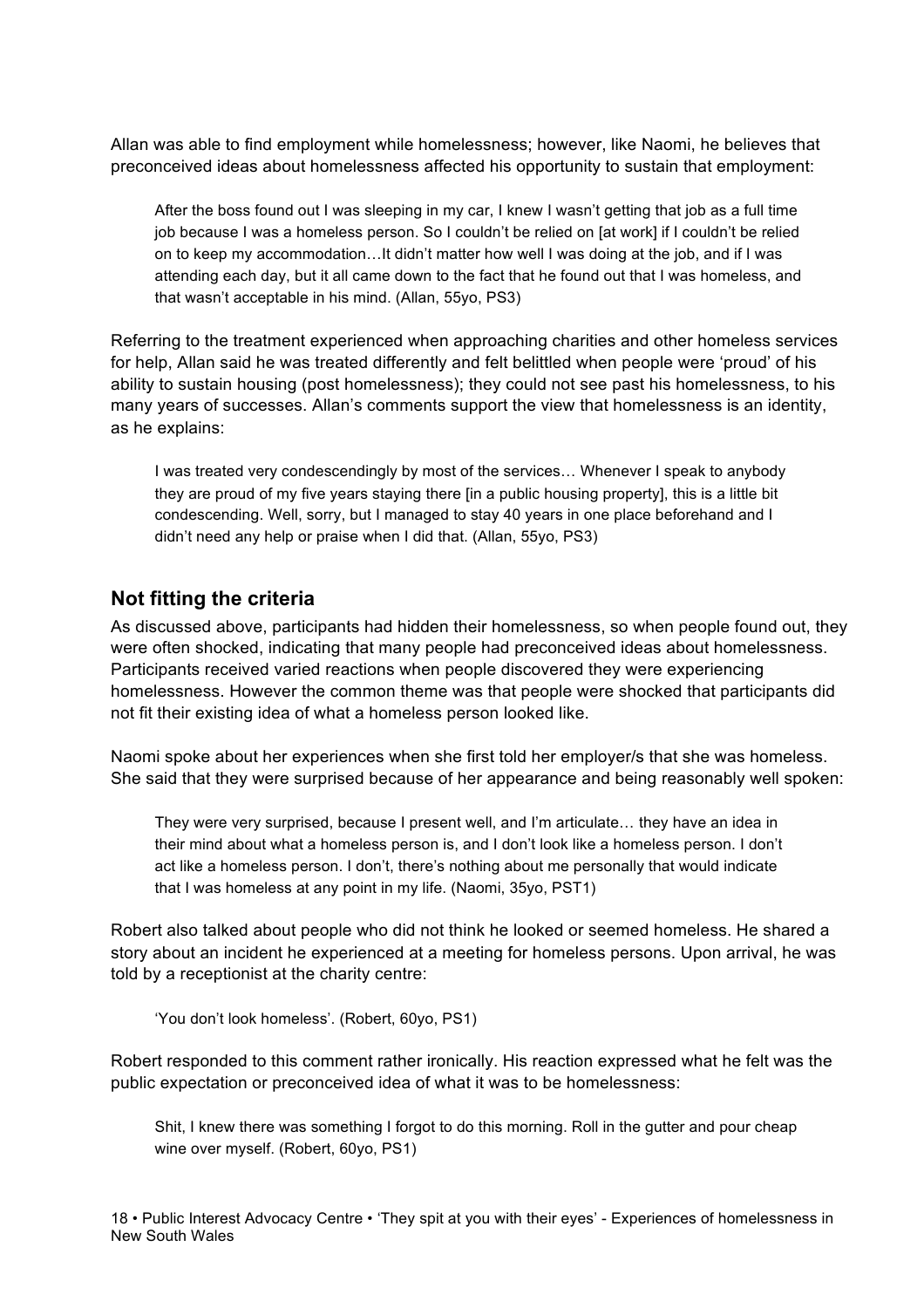Only one participant, Emily, reported that:

No, [I didn't feel I was treated differently]. (Emily, 24yo, ST1)

#### **Social isolation**

Social isolation was a challenge faced by the majority of participants (n=5). Some lost friends when they disclosed that they were experiencing homelessness, and others made an effort to stay away from people, fearing judgement.

I felt quite isolated a lot of the time, socially particularly...when I had a stable address again, I did hear from friends that had stayed away. (Naomi, 35yo, PST1)

There's no friends in homelessness apart from the homeless people. (Allan, 55yo, PS3)

I stayed away from people. (Robert, 60yo, PS1)

Social isolation was not an issue for Emily when she was homeless. She engaged in the 'homeless subculture' by developing friendships with people who were staying at the same accommodation service:

A lot of my friends were from the same refuge. (Emily, 24yo, ST1)

#### **Experiences with service providers**

Participants cited drug and alcohol issues to be the main targets of services for people who are homeless, and if these criteria were not met, there were often limited services available to help them address their issue of homelessness.

Drugs or alcohol, they tend to get the much needed help. (Daniel, 47yo, P24)

If I had drug, alcohol or legal issues, they could help me. (Naomi, 35yo, PST1)

Drugs and alcohol were not issues for Allan. However, when seeking help from a service, it was often assumed that he had drug and alcohol issues. Eventually, when he experienced challenges with his mental health, suddenly the service he was provided drastically changed.

They'd [charities and other service staff] always speak to you like you've got a drug or alcohol problem. There was no issue there [with drugs or alcohol]. The issue was homelessness… it wasn't till I had a mental breakdown, and went to hospital that people started going 'hang on a second, this is really starting to get to you' and then people started listening to me. (Allan, 55yo, PS3)

Daniel shared personal experiences of the judgement he has faced, primarily from homelessness services such as public housing providers: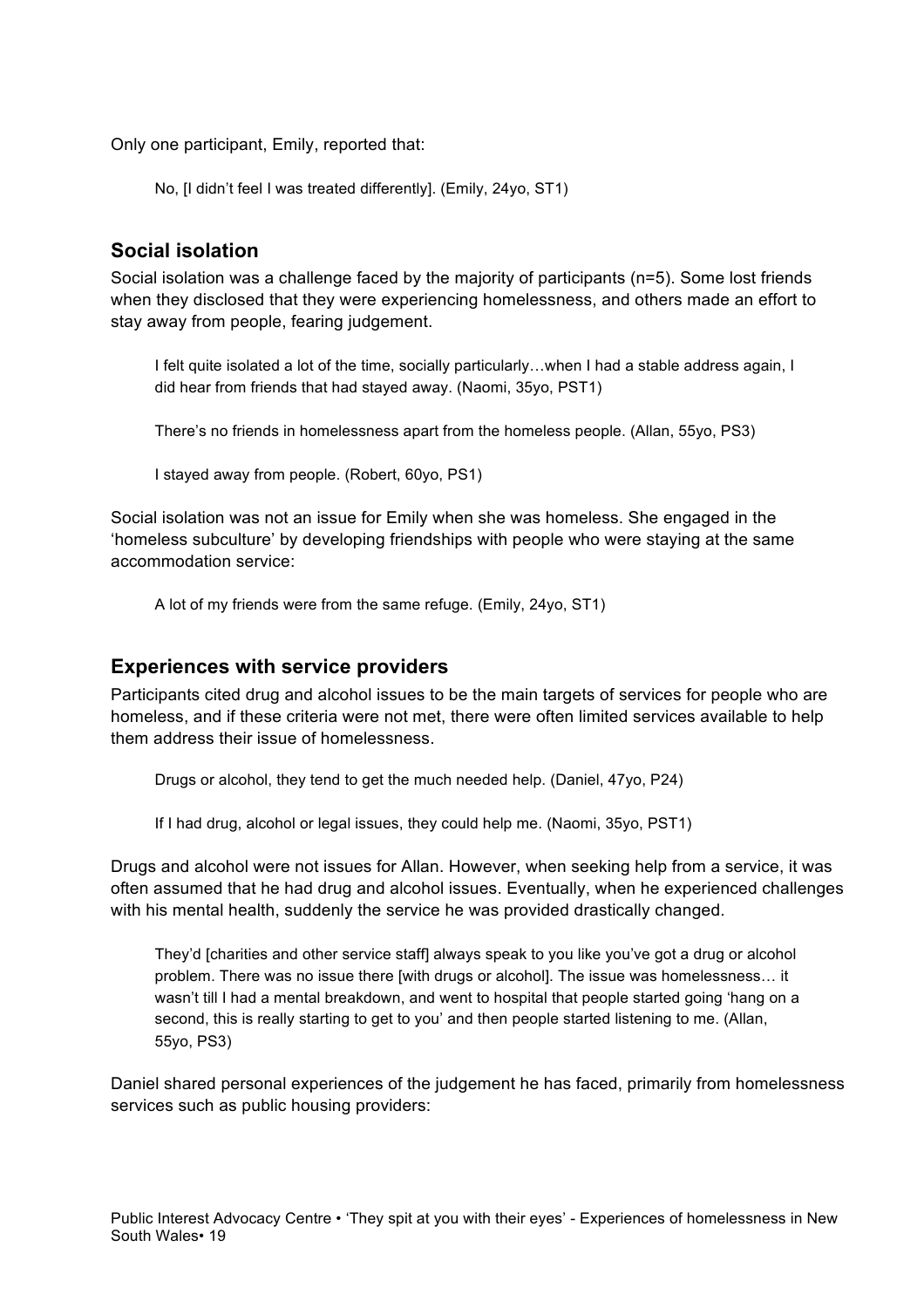They just judge you. You are either an alcoholic or a drug user. There seems to be no inbetween. (Daniel, 47yo, P24)

Allan adds to this:

They'd always speak to you like you've got a drug or alcohol problem. There was no issue [with drugs or alcohol]. The issue was homelessness. (Allan, 55yo, PS3)

Naomi went on to explain that her 'image' acted as a barrier to receiving support and services when she was homeless. As previously explained, Naomi presented well and was articulate. In the minds of staff at the services, that meant she did not fit their client profile:

One of the biggest barriers was that I was well presented. My case didn't fit their idea of the profile of homelessness. (Naomi, 35yo, PST1)

Emergency accommodation services were unable to provide long-term accommodation. This caused additional challenges for Emily:

Because I was in crisis refuges, and knowing that I wasn't going to stay was unsettling... Knowing that I was going to have to move at some point was the biggest struggle. (Emily, 24yo, ST1)

Emily was offered a lot of support when she was homeless. However, she felt as though the services were tailored to suit the funding goals of the service, rather than the needs of the service user.

I was offered a lot of support, in terms of access to services… some of them were pointless. There's a lot of red tape around it. It was just as though they were just trying to tick the boxes because, because otherwise they wouldn't get any money. (Emily, 24yo, ST1)

Naomi found the logistical experience of seeking services traumatic, particularly when she was required to complete large amounts of paper-forms, and repeat her emotional story for different services in order to explain her need.

Having to tell my story over and over again was traumatising…It was lots of paperwork, so lots of mental exhaustion, because of actually the logistics, and to have the mental capacity to do and be the things that I had to, was exhausting and traumatising, basically. (Naomi, 35yo, PST1)

#### **Lasting emotional impact**

A significant theme that emerged from the interview process and thematic analysis was the lasting emotional impact experienced by participants during and following homelessness. These emotional issues and trauma stemmed not only from the experience of living in below-standard or temporary accommodation, but more so from the stigmatisation and ill treatment they received for having the label of homelessness.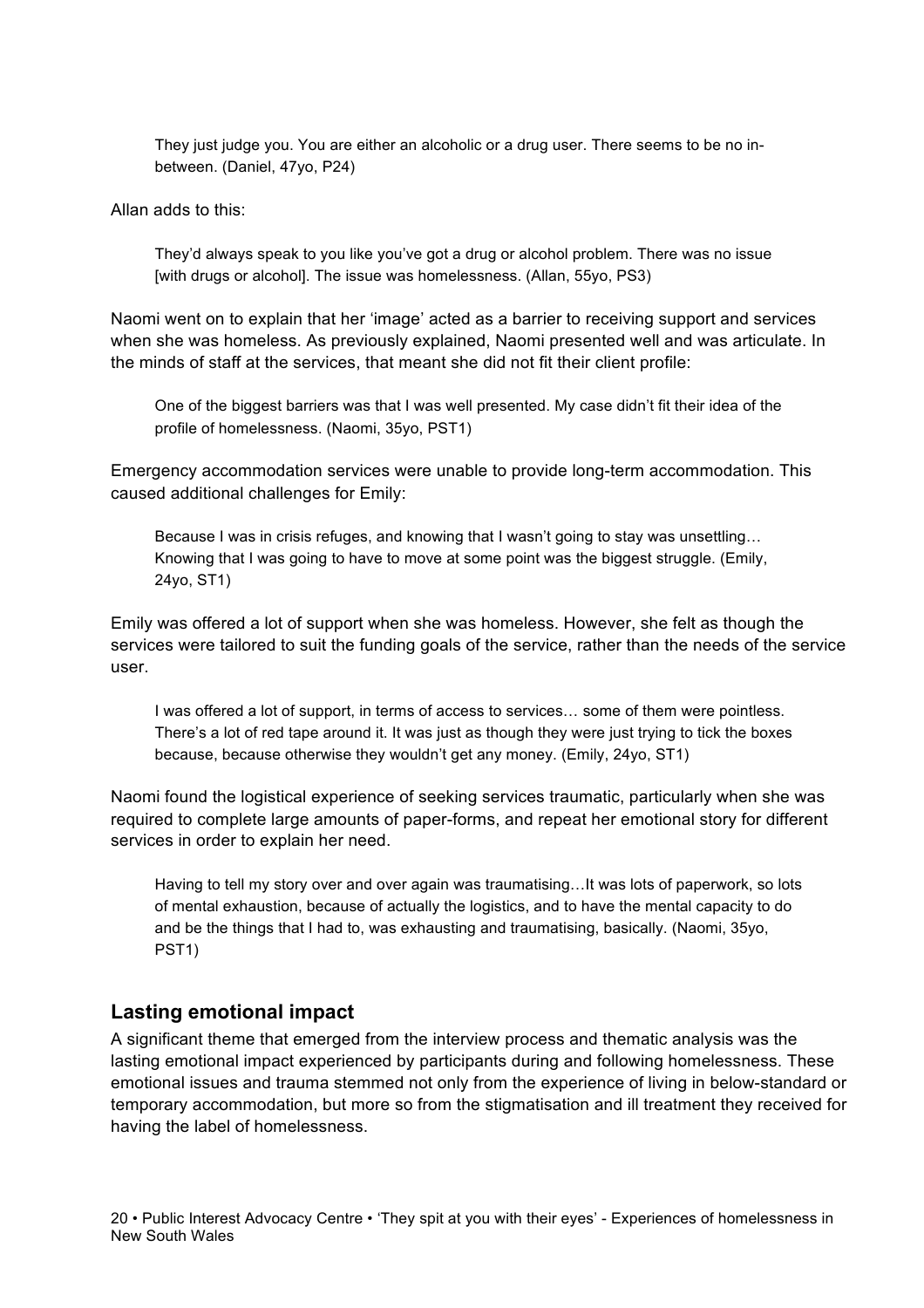Daniel referred to the ill-treatment and bullying he received as a homeless person sleeping rough in inner-city areas, and said his self-esteem continued to become lower:

Your self-esteem just gets lower and lower. (Daniel, 47yo, P24)

Daniel went on to talk about society's attitudes toward homelessness as another challenge on top of the many other challenges he was already facing. It was only after receiving professional mental health support that he was able to overcome the judgement and bullying he had experienced:

It is just a nail in the coffin. You just don't need that. It is just another way to drive you further down… I started to get some mental health support. You know what I mean, and talking to someone, and understanding. And now I tend to brush it off. (Daniel, 47yo, P24)

Robert talked about the emotional impact that homelessness had on his life:

You're homelessness is just in your head but that despair slowly dictates standards of achievement for life. (Robert, 60yo, PS1)

He spoke earlier about people 'spitting with their eyes' and here Robert explains how that felt:

It's bloody hard. It tears away that little bit of pride, self-doubt you know acceptance into society. (Robert, 60yo, PS1)

Naomi talked about how her experiences of homelessness have impacted her mental health and emotional wellbeing as she continues to live in fear of losing her home, or her income, and becoming homeless again.

It does impact my mental health and my emotional wellbeing from time to time. It's given me a general sense of fear. So, fear around losing a home, losing an income, not managing my life in that way, and the reality that the potential of homelessness could happen if things go wrong again…The ignorance from the broader community is what impacts me the most. The emotional impact… (Naomi, 35yo, PST1)

Naomi goes on to say that, even years later, she is still challenged by some of the issues she experienced when she was homeless:

There's still things I am working through emotionally… the sense of guilt that my daughter had to go through that experience with me. (Naomi, 35yo, PST1)

Samantha shared similar experiences:

It's still emotionally hard. It takes its toll on me. (Samantha, 33yo, ST<1)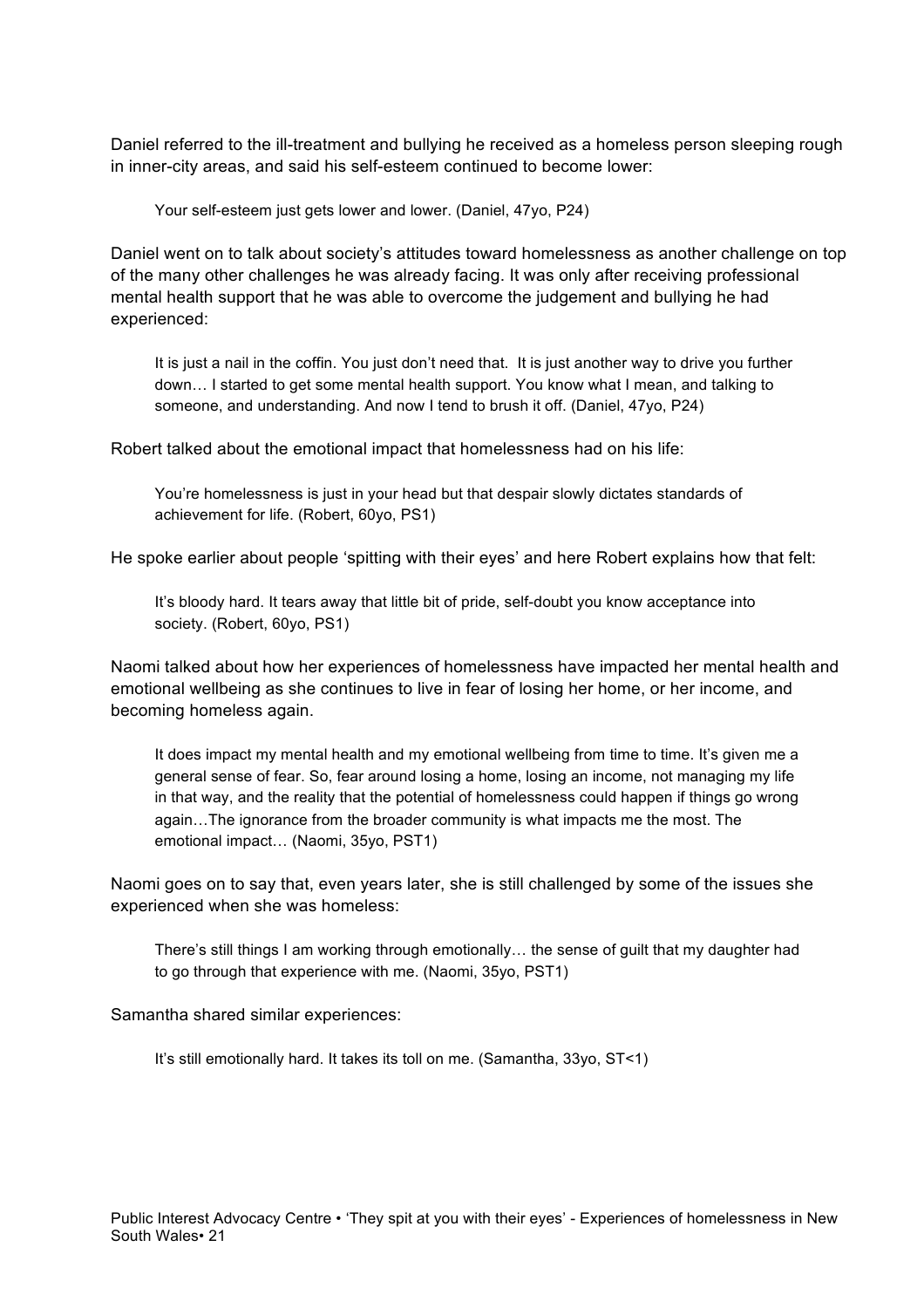# **Analysis**

Understanding the lived experiences of homelessness is important for homeless service delivery. The initial focus of this research was to explore the impact of stigmatisation on an individual's identity. However, it became apparent in the design phase of the small-scale study that this focus had the potential to overlook broader structural factors that may contribute to the exclusion and marginalisation of people experiencing homelessness. Applying a critical theoretical lens to the research resulted in a shift in focus to the lived experiences of people who have experienced homelessness. This provided insight into the challenges that come with being homeless. Key themes emerging from the data are revisited here, along with implications, conclusions and areas for further research.

### **The lived experiences of stigma**

Participants confirmed that there is a social stigma associated with being homeless in New South Wales. This was in line with the literature which suggests that public perceptions of homelessness are, typically, those of a rough sleeper, a poorly presented person, with little or no education, no occupation, usually having drug or alcohol issues, worthless, and at fault for their own homelessness.<sup>50</sup> The research revealed that people who are homeless are aware of negative public perceptions and that they are faced with emotional challenges as a result of being subjected to these ideas. This resulted in participants making active efforts to hide their homelessness. Crucially, feelings of shame, fear and judgement continued to resonate with participants even though they were no longer homeless.

### **Access to housing**

The implications and consequences of negative public perceptions were highlighted by one participant who hid her homelessness from real estate agents out of fear she would be rejected for rental applications. She feared that the perceptions of homelessness would result in her remaining homeless, as she felt that she would be seen as unreliable and unable to maintain tenancy. Another participant feared that she would be seen as an unfit parent, as her child was with her throughout her homelessness. By maintaining secrecy about their homelessness, people put themselves at risk of further disadvantage by not accessing services and supports. These participants were socially isolated and rejected by friends and family. Most of the participants tried to stay away from people; they did not want to be seen and judged. This makes people susceptible to further disadvantage. Loss of social connections results in breakdown of the support networks that are important elements for overcoming disadvantage.

### **Access to employment**

Three participants talked specifically about obtaining and maintaining employment while being homelessness. One participant struggled to get a job offer when she was unable to provide her actual address on her resume (she provided a post office address), and another was unable to maintain employment once his employer discovered that he was sleeping in his car. Despite the quality of his workmanship, and commitment to the job, the participant was no longer seen as 'reliable' in the eyes of the employer. According to Homelessness Australia, there is a common belief that homelessness can be resolved by 'getting a job'.<sup>51</sup> This is a misconception as ABS

<sup>&</sup>lt;sup>50</sup> Homelessness Australia (2014), above n 5.<br><sup>51</sup> Homelessness Australia (2014), above n 5.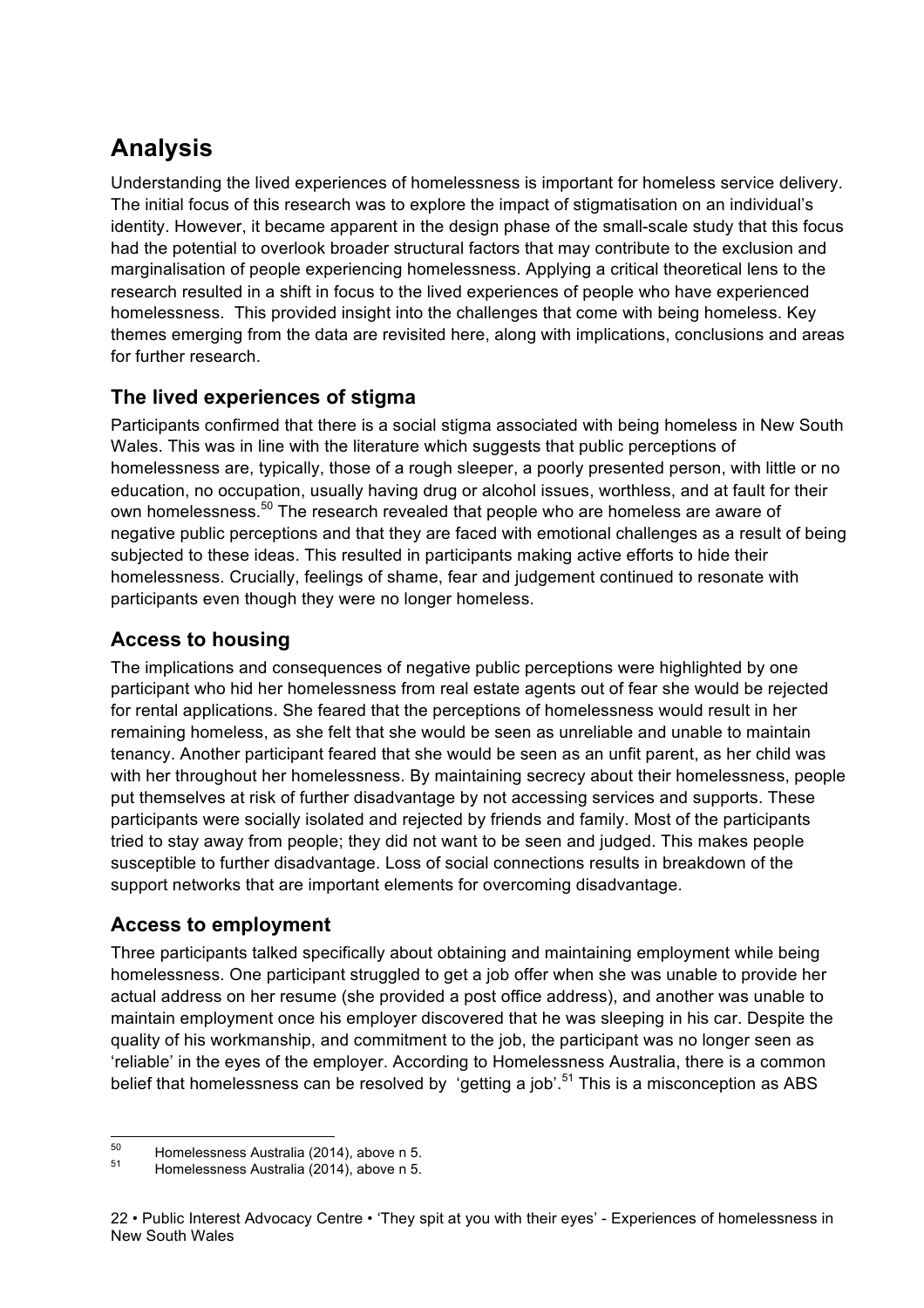data show that unemployment is not the leading cause of homelessness.<sup>52</sup> As this research illustrates, people become homelessness even when they have a job, homelessness makes it harder to maintain employment, and obtaining employment continues to be a barrier when people are unable to provide their home address.

### **Defining and understanding homelessness**

Similar to the definition of homelessness used in Australian literature and research as being 'lack of adequate access to safe and secure accommodation',<sup>53</sup> participants defined their homelessness in terms of a lack of accommodation safety, stability and privacy. Rather than mentioning an actual 'house', participants were concerned about not having a 'place to call home'. One participant who had stayed in refuges and with friends stated that a home was more than a roof over her head, but rather a place where she had a sense of ownership. Having the privacy of a bathroom, and a bed of her own was particularly important.

Demonstrating the power of public perceptions, three participants did not realise they had been homeless because they had not been rough sleepers. Participants noted that they only became aware of their past 'homelessness' after receiving training at a subsequent point in their lives. One participant said that even though she had experienced homelessness on a number of occasions, it was 'society's view of homelessness', and the image of a person living on the street that had warped her view of homelessness.

### **The 'homeless' identity**

It was a common theme that participants did not 'realise' they were homeless. In addition to the participant referred to above, at the time of their homelessness, Naomi and Samantha also believed that homelessness meant sleeping rough, something they had not done. The serious implication of not identifying as homeless means that people's exit from homelessness may be delayed as a result of a lack of access to services and supports. An interesting juxtaposition is that people who do indeed consider themselves homeless also find it difficult to exit homelessness. Chamberlain and Johnson refer to the 'homeless subculture', where people engage with others who are experiencing homelessness and see their identity as 'homeless'.<sup>54</sup>

Again, the power of public perceptions is a powerful force, particularly as these perceptions have a negative impact on identity. It is important to note, beyond being a 'formerly homeless person', participants expressed a number of positive defining attributes when introducing themselves in the semi-structured interviews. They had agency and freely shared their age, and what part of NSW they were living in. Some participants said they were parents, and talked about their children, as well as their study and current employment.

### **Accessing services**

Earlier critiques of service provision raised the issue of services being too focused on specific groups of people experiencing homelessness, and not being open to a wider range of experiences. Participants talked about 'not fitting the profile' of homelessness services, or not receiving assistance because, although they were homeless at the time, they were not eligible for support because they were not struggling with drug and alcohol issues. This limited their access

<sup>52</sup> ABS (2011), above n 1.<br>53 Chamberlain and Mackenzie (2008), above n 7.<br>54 Chamberlain and Johnson (2011), above n 28.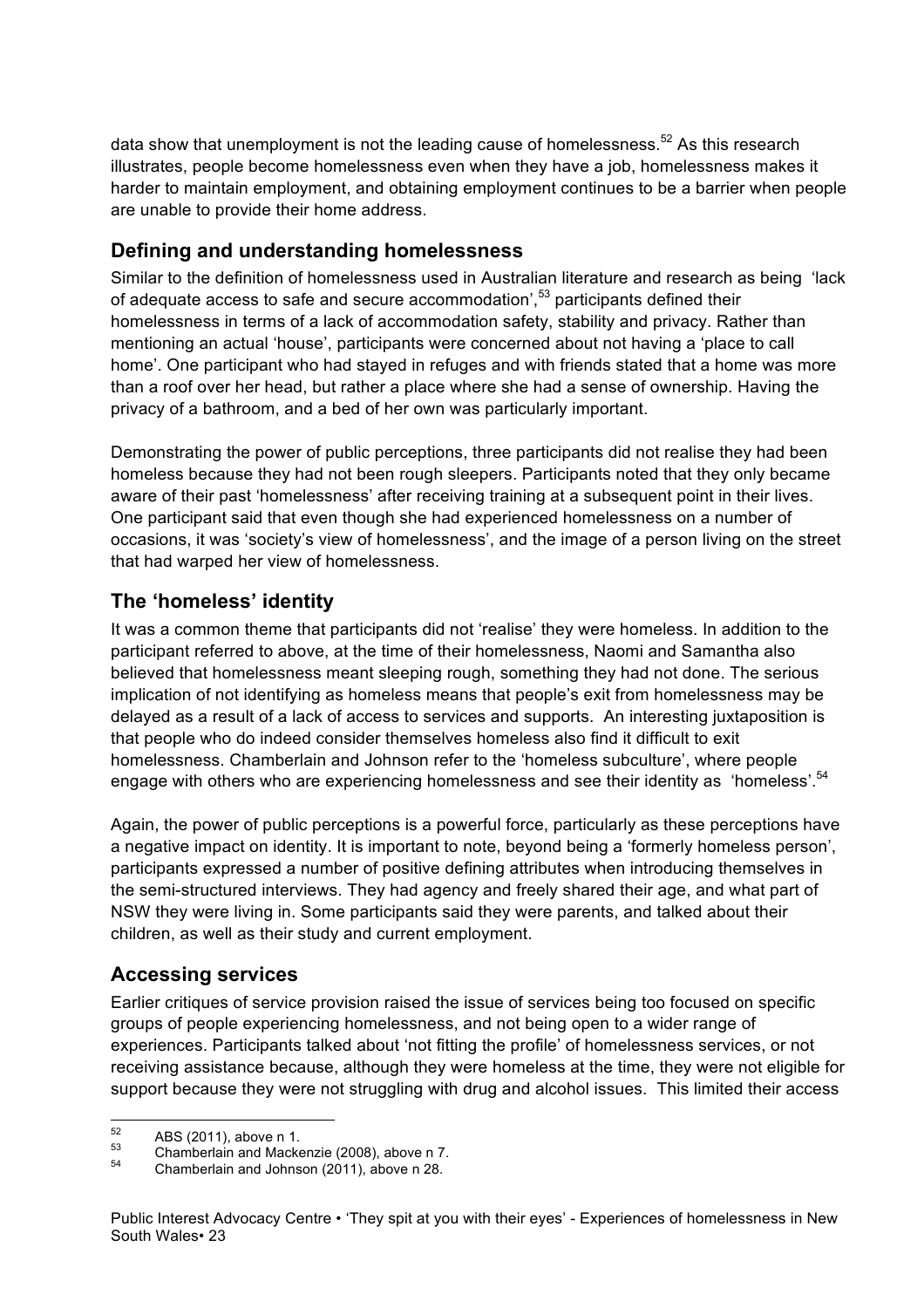to much-needed help and support, and was a barrier to overcoming homelessness as they went from one service to another, trying to find help, but always being declined.

In contrast to societal views, according to the ABS homelessness is, most often, not the result of drug and alcohol issue, resulting in further disadvantage and marginalisation for people experiencing homelessness.<sup>55</sup> Allan spoke of his experience of approaching a homeless service for support while he was homeless. He was spoken to, 'like [he had] a drug or alcohol problem'. For Allan this was not the case. He felt belittled by the staff at this service. What Allan experienced was not uncommon among participants. Robert was told by a charity organisation that he 'doesn't look homeless'. By denying services to people like Allan and Robert because they do not meet societal expectations of what it is to be homeless, people who are homeless feel belittled and put-down by the assumptions that they do not fit this negative stereotype.

### **Emotional impact**

Participants discussed the emotional effects of homelessness. One participant directly identified the 'ignorance from the broader community' as providing the biggest emotional impact. Others talked about their self-esteem becoming lower, and another participant talked about the despair he experienced, 'dictating his standards of achievement in life'. While Allan was homeless, he was hospitalised for what he refers to as a 'mental breakdown' arising from the emotional stress of experiencing homelessness. Two participants said that they were continuing to face these emotional challenges, even though it had been years since they were homeless. One participant talked about the positive outcomes he experienced after seeking mental health support.

### **Mental health services**

Although participants had not necessarily become homeless as a result of mental illness, four did discuss the challenges with mental health and self-esteem that they experienced while they were homeless. From feeling down after being victimised as a rough sleeper, to feeling like a failure as a parent, experiences of homelessness resulted in various mental health issues. One participant sought professional assistance, which helped him to better cope and 'brush off' the poor treatment he received as a rough sleeper. Possible implications to address the issues of mental health identified in this study include better integration of homelessness services with mental health services, not only to address people who have known mental illnesses, but also to support the emotional challenges associated with homelessness.

### **Normality**

The review of literature looked at research undertaken by the University of Western Sydney, which reported that participants, who were initially homeless, experienced feelings of 'normality' after being housed. This research however, investigated the feelings and experiences people had when they were homeless. The findings of this research show that experiences of homelessness removed normality from people's lives. From the experiences of participants, becoming homeless (i.e. the 'inadequate access to safe and secure housing') actually resulted in more than merely a lack of accommodation. It removed normality from their lives by imposing severe social, and emotional challenges, and further disadvantage. In addition, relationship breakdown with family and friends was often because of extreme fears of judgement.

 <sup>55</sup> ABS (2011), above n 1.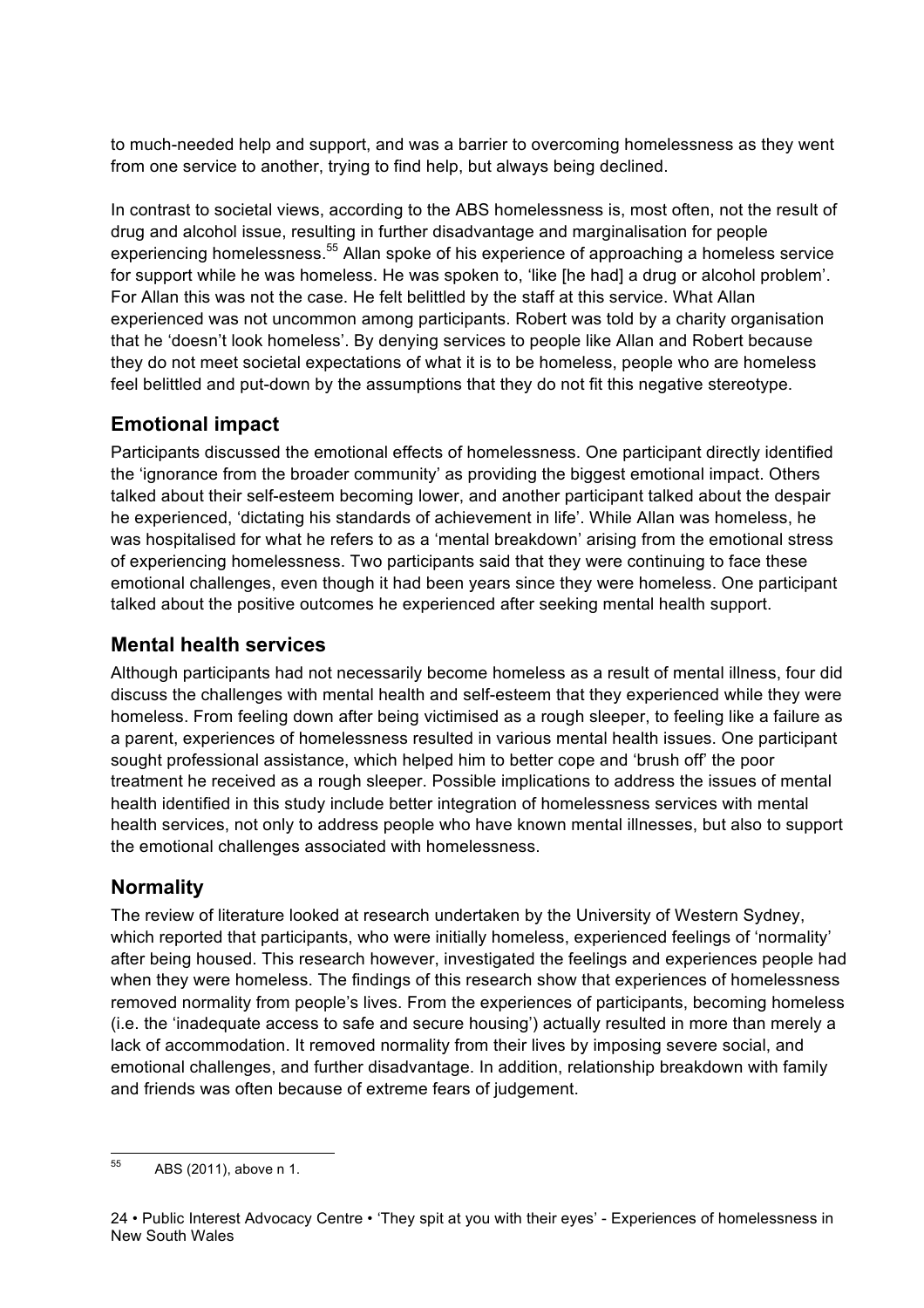#### **Areas for further research**

This small-scale study has identified issues warranting further research. In particular, further exploration of younger people's experiences of homelessness is warranted to ensure that services remain accessible to this group. The study also found that perceptions of homelessness had a lasting impact on the participants. The specific impact of stigma on self-perceived identity is another area warranting further research.

### **Conclusion**

This research has illustrated examples of people who have experienced homelessness continuing to be marginalised and stigmatised in society. The perception of homelessness is a significant contributor to the marginalisation and disadvantage experienced by people who are homeless. Furthermore, homeless service delivery is not immune from ideas circulating in society that stigmatise people who are homeless.

Participants in this research reported feelings of shame when seeking employment and housing. Maintaining secrecy about homelessness results in further marginalisation from social networks and services that may be available. Notably the impact of stigma continued to resonate even though the participants were no longer homeless. On the one hand, participants talked about being incorrectly judged as having drug and alcohol problems, when this was not the case. On the other hand, if participants did not fit the profile of a substance addict, they were denied services.

Emotional support and mental health service provision is important for health and well-being when the impact of stigma results in lower self-esteem for people already denied the right of safety and security.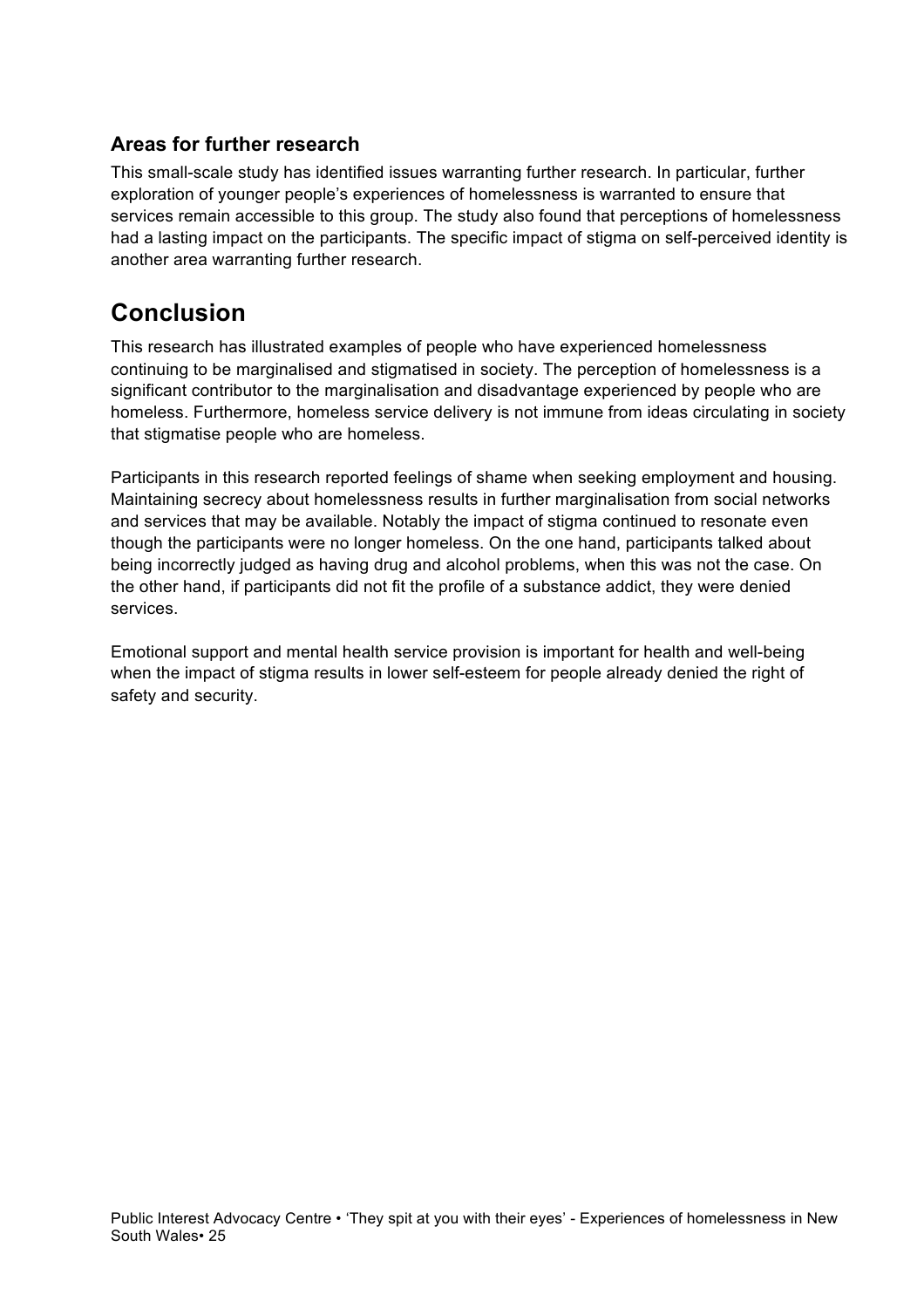# **Reference List**

Allan, J, Briskman, L, and Pease, B 2009, *Critical social work: theories and practices for a*  socially just world, 2<sup>nd</sup> edn, Allen & Unwin, Crows Nest, NSW.

Ashforth, B and Mael, F 1989 'Social identity theory and the organisation, the academy of management review, vol. 14, no. 1, pp. 20-39, viewed 24 July 2015, <http://www.jstor.org.ezproxy.uws.edu.au/stable/258189>.

Australian Bureau of Statistics 2011a, *Census of population and housing: estimating homelessness, Australia,* cat. No. 2049.0, December, viewed 11 April 2015, <http://abs.gov.au/ausstats/abs@.nsf/Latestproducts/2049.0Main%20Features22011>.

Australian Bureau of Statistics 2011b, *Significant urban areas, urban centres and localities, section of state,* cat. no.1270.0.55.004, July, viewed 7 July 2015, <http://www.abs.gov.au/websitedbs/D3310114.nsf/home/Frequently+Asked+Questions#Anchor7  $\geq$ .

Australian Bureau of Statistics 2012, *Forward work program, Australia,* cat. No. 1006.0, July, viewed 3 August 2015 <http://www.abs.gov.au/ausstats/abs@.nsf/Lookup/E7784025BE53AE1BCA257A4B0083ACD6? opendocument>.

Australian Government Department of Families, Housing, Community Services and Indigenous Affairs 2008, *The Road Home, A National Approach to Reducing Homelessness*, FaHCSIA, Canberra.

Belcher, J and DeForge, B 2012, 'Social stigma and homelessness: the limits of social change', *Journal of Human Behaviour in the Social Environment*, vol. 22, no. 8, pp. 929-946, viewed 24 July 2015,

<http://web.b.ebscohost.com.ezproxy.uws.edu.au/ehost/pdfviewer/pdfviewer?sid=3758108f-011e-4ebd-bfde-215331fd06ef%40sessionmgr113&vid=1&hid=124>.

Chamberlain, C 2012, *People in improvised dwellings and sleepers out,* Centre for Applied Social Research, viewed 17 January 2015,

<http://www.nwhn.net.au/admin/file/content101/c6/Report-6-People-in-improvised-dwellings.pdf>.

Chamberlain, C and Johnson, G 2011, 'Pathways into adult homelessness', *Journal of Sociology*, vol. 29, no. 1, pp. 60-77, viewed 8 April 2015, <http://jos.sagepub.com.ezproxy.uws.edu.au/content/49/1/60>.

Chamberlain, C and Mackenzie, D 1998, *Youth homelessness: Early intervention and prevention*, Australian Centre for Equity through Education, Erskineville.

Chamberlain, C and Mackenzie, D 2003, 'How many homeless in 2001?', *Youth Studies Australia*, vol. 22, no. 1, pp. 18-24.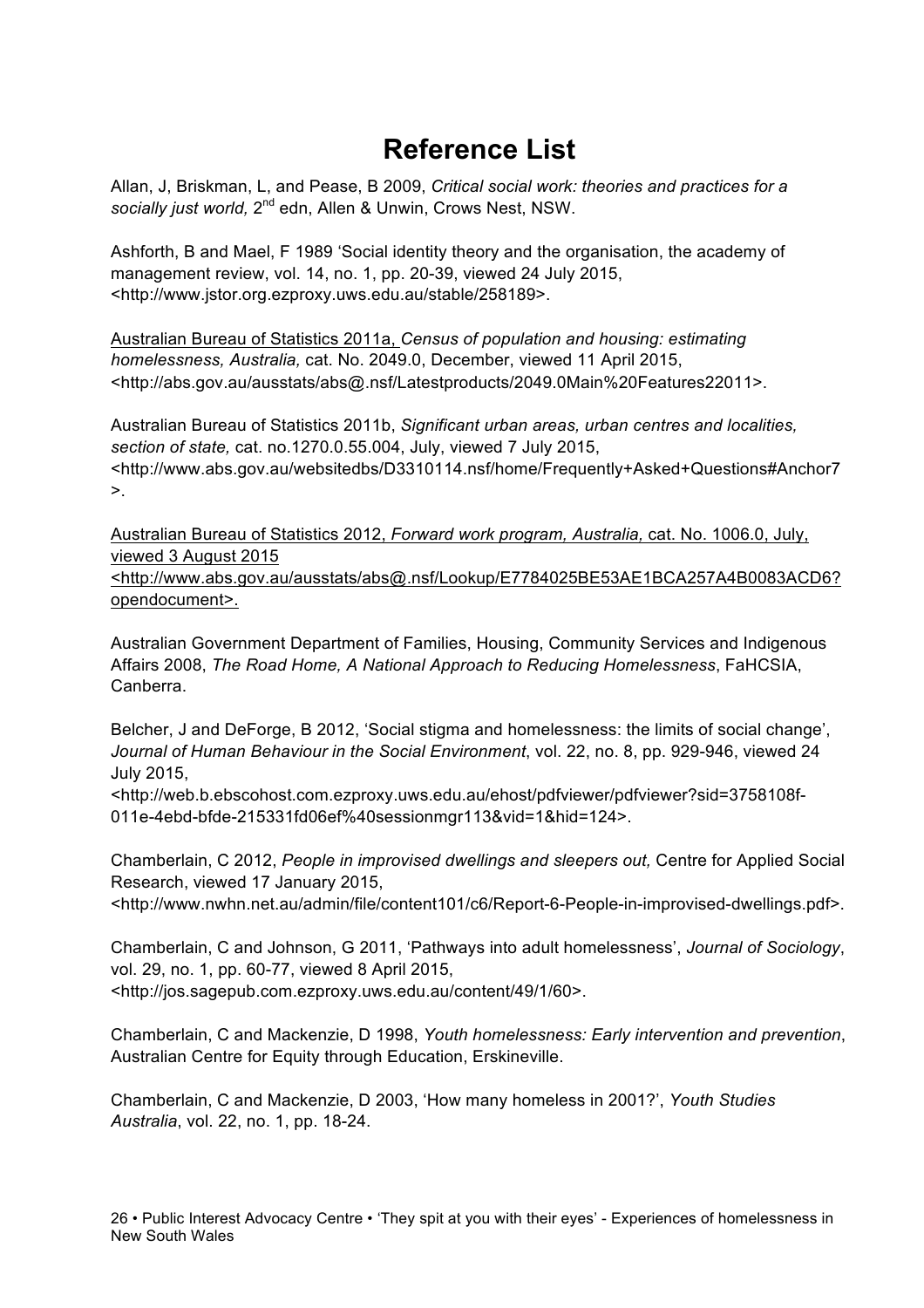Chamberlain, C and Mackenzie, D 2008, 'Youth homelessness 2006: [census of homeless school students], *Youth Studies Australia*, vol. 21, no. 1, pp.17-25.

City of Sydney 2014, *City of sydney street count*, viewed 10 November 2014, <http://www.cityofsydney.nsw.gov.au/community/community-support/homelessness/streetcount>.

Commonwealth of Australia 2008, *The road to home, white paper on homelessness*, Commonwealth Government of Australia, Canberra.

Corrigan, P, Morris, S, Larson, J, Rafacz, J, Wassel, A, Michaels, P et. al 2010, 'Self-stigma and coming out about ones mental illness', *Journal of Community Psychology*, vol. 38, no. 3, pp. 259- 275.

Crotty, M 1998, *The foundations of social research*, Allen & Unwin, St Leonards.

Darcy, M, Drake, G, Blunden, H, Steinwede, J, and University of Western Sydney 2014, *Rough sleepers in parramatta: from street to home: Final report,* Urban Research Centre, Penrith South, NSW.

Drake, G, Blunden, H, and Darcy, M 2012, 'Rough sleepers in parramatta: from street to home', *In for the long haul: Ending long-tern homelessness*, Parity, vol. 25, no. 5.

Farrington, A and Robinson, W 1999, 'Homelessness and strategies of identity maintenance: a participant observation study', *Journal of Community & Applied Social Psychology*, vol. 9, no,3, pp. 175-194, viewed 24 July 2015,

<http://web.b.ebscohost.com.ezproxy.uws.edu.au/ehost/pdfviewer/pdfviewer?sid=ae163113- 071b-408c-aa76-b25100a9341a%40sessionmgr110&vid=1&hid=124>.

Fook, J 2002, *Social work: critical theory and practice*, SAGE Publishing, London.

Gilbert, T 2010, 'Homelessness and social inclusion: bringing them in from the margins', *Parity*, vol. 23, no. 4, pp. 17-18.

NSW Family and Community Services 2012, Going home staying home: Reform plan, viewed 14 June 2015, <http://www.housing.nsw.gov.au/NR/rdonlyres/F015C82C-B9E7-490C-AB3A-75828BAED085/0/GoingHomeStayingHomeReformPlan.pdf>.

Griffiths, E 2015, 'Indigenous advisers slam Tony Abbott's 'lifestyle choice' comments as 'hopeless, disrespectful'', *ABC News,* 11 March, viewed 16 October 2015, <http://www.abc.net.au/news/2015-03-11/abbott-defends-indigenous-communities-lifestylechoice/6300218>.

Grimm, N 2014, 'Crisis shelters for women, children set to close amid upheaval in homelessness services', *ABC PM*, 2 May, viewed 16 October 2015, < http://www.abc.net.au/pm/content/2014/s3996837.htm>.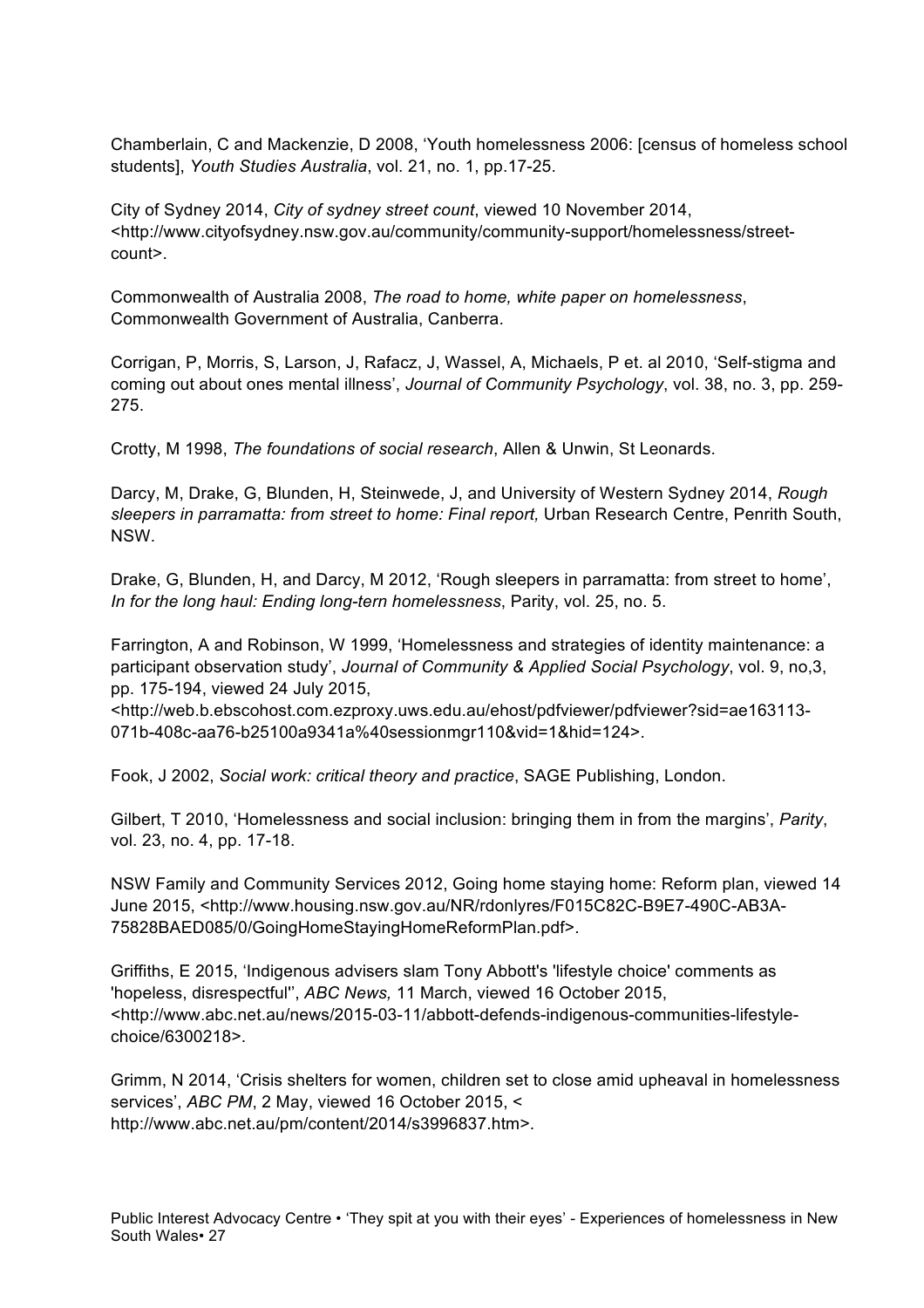Hall, R 2008, *Applied social research: Planning, designing, and conducting social real-world research*, Palgrave Macmillan, South Yarra.

Healy, K 2000, *Social work practices: contemporary perspectives on change*, Sage, London.

Healy, K 2005, *Social work theories in context: a critical introduction*, Palgrave and Macmillan, Basingstoke.

Homelessness Australia 2009, *Resourcing responses to homelessness: case studies from homelessness australia*, Dickson, ACT.

Homelessness Australia 2013, 'Homelessness in australia', *Homelessness Australia*, viewed 22 July 2015,

<http://www.homelessnessaustralia.org.au/images/publications/Fact\_Sheets/Homelessness\_in\_ Australia\_v2.pdf>.

Homelessness Australia 2014, 'Perceptions of homelessness', *Homelessness Australia*, viewed 11 November 2014,

<http://www.homelessnessaustralia.org.au/images/publications/policy/Perceptions\_of\_homelessn ess\_2014.pdf>.

Homelessness NSW 2010, 'Some facts about homelessness', *Homelessness Australia*, viewed 10 August 2014 <http://www.homelessnessnsw.org.au/did-you-know/>.

Horkheimer, M 1982, *Critical theory*, NY: Continuum, New York.

James-Nevell, S 2012, 'Long-term homelessness and social inclusion' *Parity*, vol. 25, no. 5, pp. 19-20, viewed 28 August 2015,

<http://search.informit.com.au.ezproxy.uws.edu.au/fullText;dn=920831048348335;res=IELFSC>.

Kenneth, K 2005, *New approaches in sociology: contextualising homelessness: critical theory, homelessness, and federal policy addressing the homeless*, Routledge, Florence USA.

Kidd, S 2007, 'Youth homelessness and social stigma', *Journal of Youth Adolescence*, vol. 36, no. 3, pp. 291-299, viewed 3 November 2015, <http://link.springer.com.ezproxy.uws.edu.au/article/10.1007/s10964-006-9100-3>.

Knox, L 2010, 'Hidden homelessness: Supported residential services as a default option for individuals with an ABI' *Parity*, vol. 23, no. 1, pp. 15-16, viewed 14 October 2015, <http://search.informit.com.au.ezproxy.uws.edu.au/fullText;dn=137493676528278;res=IELFSC>.

Marks, A 2009, 'Homelessness and identity/difference processes', *Homeless Voices*, vol. 22, no. 7, pp. 21-22, viewed 3 November 2014, < http://search.informit.com.au.ezproxy.uws.edu.au/fullText:dn=654079857880749;res=IELFSC>.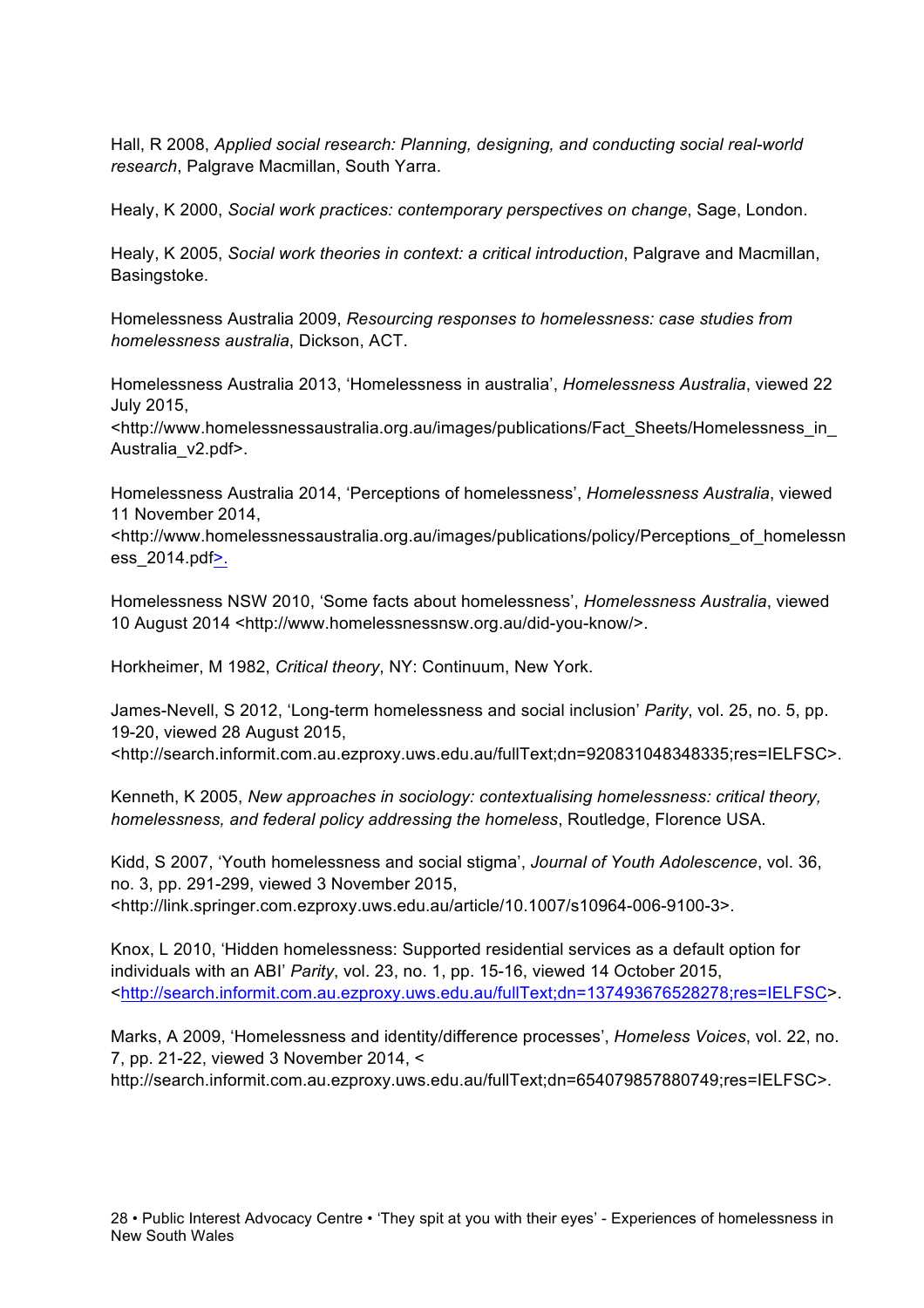Maynard, M 1994, 'Methods, practice and epistemology: The debate about feminism and research' in M. Maynard and J. Purvis (eds) *Researching Women's Lives from a Feminist Perspective,* Taylor and Francis, London.

McGarty, C, Yzerbyt, V, and Spears, R 2002, *Stereotypes and explanations: the formation of meaningful beliefs about social groups,* Cambridge University Press, Cambridge, viewed 14 March 2015, <http://catdir.loc.gov/catdir/samples/cam033/2002073438.pdf>.

McNeil, P, and Chapman, S 2005, *Research methods*, 3<sup>rd</sup> edn, Routledge, Oxon.

Milbourne, P and Cloke, P 2006, *International perspectives on rural homelessness*, Routledge, London.

Newman, W 2012, Ethics in Social Research', in *Basics of Social Research: Qualitative and Quantitative Approaches,* Pearson, New Jersey, pp. 52-71.

NSW Government 2008, A way home: reducing homelessness in nsw, *NSW Homelessness Action Plan 2009-2014*, NSW Government, Sydney.

Parsell, C 2010, '"Homelessness is what i am, not who i am": insights from an inner-city brisbane study', *Urban Policy and Research*, vol. 28, no. 2, pp. 181-194.

Parsell, C 2011, 'Homeless identities: enacted and ascribed', *The British Journal of Sociology*, vol. 62, no. 3, pp. 442-461, viewed 21 January 2015, < http://onlinelibrary.wiley.com.ezproxy.uws.edu.au/doi/10.1111/j.1468- 4446.2011.01373.x/abstract>.

Parsell, C, and Phillips, R 2014, 'Indigenous rough sleeping in darwin, australia: 'out of place' in an urban setting', *Urban Studies*, vol. 51, no. 1, pp. 185-202, viewed 6 April 2015, <http://usj.sagepub.com.ezproxy.uws.edu.au/content/51/1/185>.

Phelan, J, Link, B, Moore, R, and Stueve, A 1997, 'The stigma of homelessness: the impact of the label "homelessness" on attitudes toward poor persons', *American Sociological Association*, vol.60, no. 4, pp. 323-337.

Phillips, L 2015, 'Homelessness: perception of causes and solutions', *Journal of Poverty*, vol. 19, no. 1, pp. 1-19, viewed 17 September 2015, <http://www.tandfonline.com/doi/abs/10.1080/10875549.2014.951981#.VGrt>.

Rossi, P H, Wright, J D, Fisher, G A, and Willis, G 1987, 'The urban homeless: estimating the composition and size', *Health Reference Center Academic*, vol. 235, pp. 1336.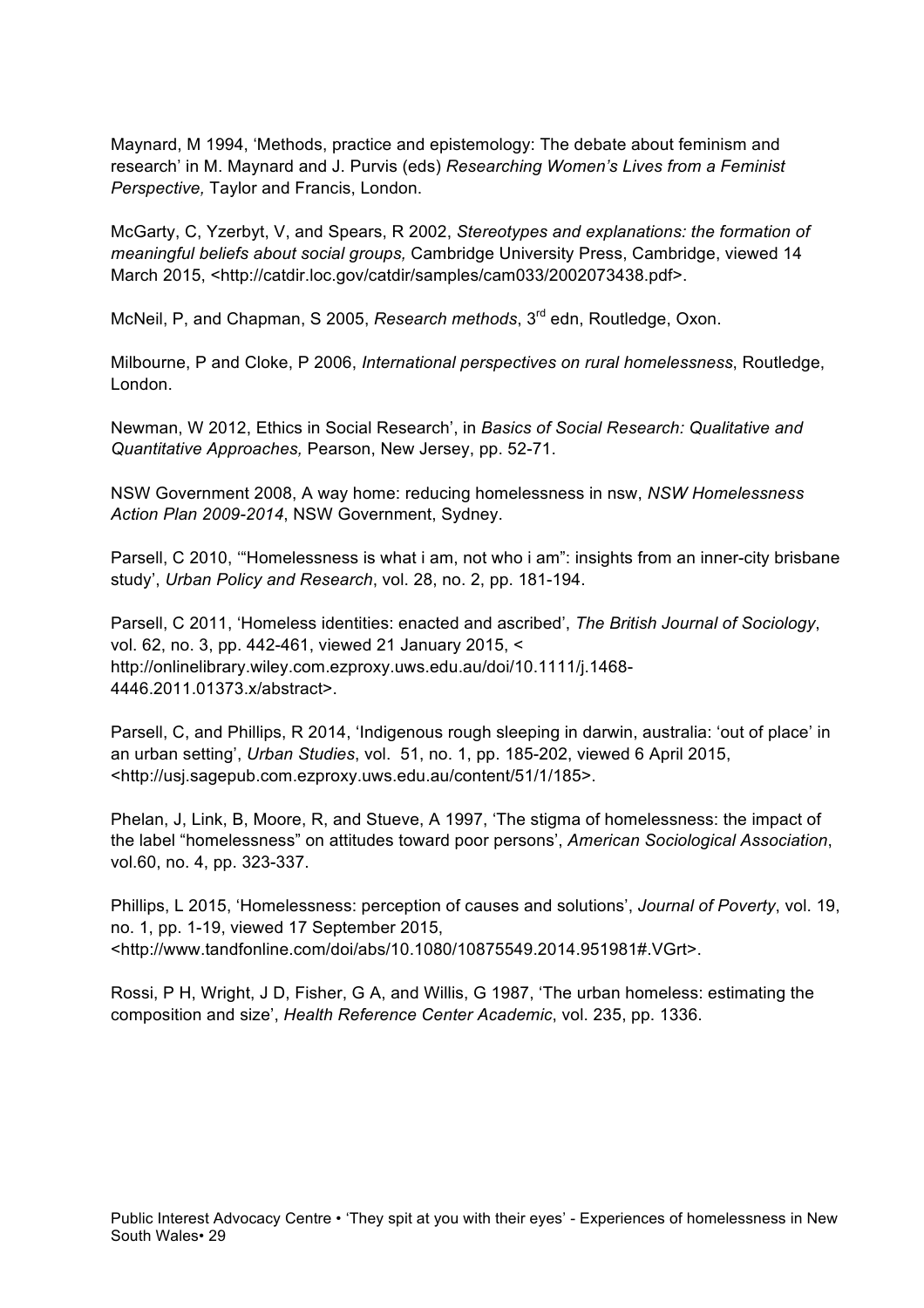Saade, R and Winkelman, C 2002, "Short- and Long-term Homelessness and Adolescents' Selfesteem, Depression, Locus of Control and Social Supports." *Australian Journal of Social Issues,* vol. 37, no. 4 pp. 431-45, viewed 28 September 2015,

<http://go.galegroup.com.ezproxy.uws.edu.au/ps/i.do?ty=as&v=2.1&u=uwsydney&it=search&s=R ELEVANCE&p=AONE&qt=SN~0157-

6321~~VO~37~~SP~431~~IU~4&lm=DA~120020000&sw=w&authCount=1>.

Sandstrom, K 2012, 'Coming out from the shadows: responding to young people experiencing 'hidden homelessness'', *Parity,* vol. 25, no. 3, pp. 30-31.

Schneider, B and Remillard, C 2013, 'Caring about homelessness: how identity work maintains the stigma of homelessness' *Text & Talk: An Interdisciplinary Journal of Language, Discourse & Communication Studies*, vol. 33, no. 1, pp. 95-113.

*Supported Accommodation Assistance Act 1994*, Australian Government, viewed 28 August 2015, <https://www.comlaw.gov.au/Details/C2004A04835>.

Tajfel, H 1978, *Differentiation between social groups: studies in the social psychology of intergroup relations,* Academic Press, London.

Walter, M 2010, *Social research methods*, Oxford University Press, Victoria.

Yin, R 2011, *Qualitative Research from Start to Finish*. New York: Guilford Press, New York.

Zufferey, C 2011, 'Homelessness, social policy, and social work: a way forward', *Australian Social Work*, vol. 64, no. 3, pp. 241-244.

Zufferey, C, and Kerr, L 2004, 'Identity and everyday experiences of homelessness: some implications for social work', Australian Social Work, vol. 57, no. 4, pp. 343-353, viewed 16 July 2015, <http://www-tandfonline-com.ezproxy.uws.edu.au/doi/abs/10.1111/j.0312- 407X.2004.00164.x#.VjCbCWQrIy4>.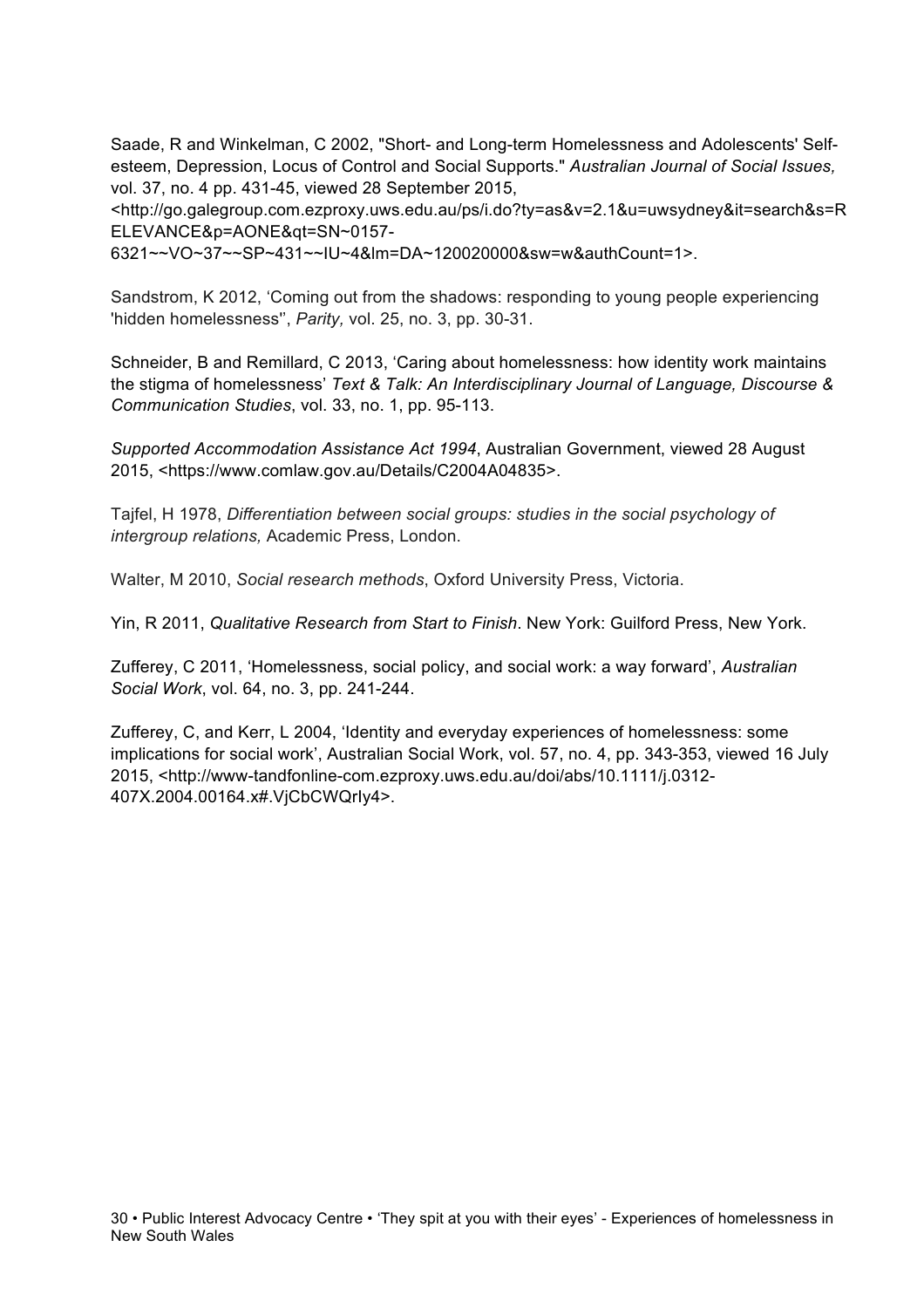# **Appendix A**

### **Participant Biographies**

#### **Naomi**

Naomi (35yo, PST1) is a single mother with a 16 year-old daughter. Naomi has recently completed a certificate IV in Community Services at TAFE and is currently seeking employment. Naomi's experience of homelessness was nine months. This included a short-term communityhousing placement, followed by an additional three months of couch surfing. However, she explained that there have also been times in her youth when she experienced homelessness, but did not know it at the time. Naomi left home at age 15. She worked to support herself at this time while she stayed with friends, and couch surfed. On occasion, she did not have anywhere to go, and slept on trains, railway stations and clothing collection bins.

Naomi is a passionate advocate for people who are homeless and has said that she is now more aware of homelessness issues, and makes her feel like she can use her experiences of tough times to help other people.

#### **Samantha:**

Samantha (33yo, ST<1) is a single mother of a four year old son and is currently studying fulltime. Samantha became homeless as a result of domestic violence. She left her previous partner on a number of occasions due to domestic violence. Samantha has stated that she was homeless for four months; however there have been other times in her life that she was homeless without realising it. Her participation advocating for people who are homeless gives her the drive to push forward, and makes her feel like what she went through was 'not for nothing'. Samantha is still suffering from the trauma she experienced from domestic violence, and still gets emotional about her experiences. Samantha is no longer homeless, and says that having a roof over her (and her son's) head, a rental lease, a place to call home, and belongings of their own was the 'best thing ever'.

#### **Allan**

Before becoming homeless, Allan (55yo, PS3) owned his home and his own business, but lost them after his divorce. Throughout his years of homelessness, Allan was constantly reestablishing his accommodation, and camping out between harvest jobs. Allan came out of homelessness when he received a long awaited call from NSW Housing, informing him that he had been allocated a one-bedroom unit in Sydney, exactly what he asked for. Allan says that his experience of homelessness has made him think carefully before he makes any move, and plan for the future. He does this to protect himself from making a decision that might compromise his situation, and to prevent him becoming homeless again.

#### **Emily**

Emily (24yo, ST1) first became homeless at age 17. She stayed in refuges and couch surfed throughout this time. Emily was offered a lot of support during this time, especially in terms of skills/ employment training, and employment. She soon became interested and passionate about advocating for people experiencing homelessness. Emily now has a full-time job, and is living in a private rental property.